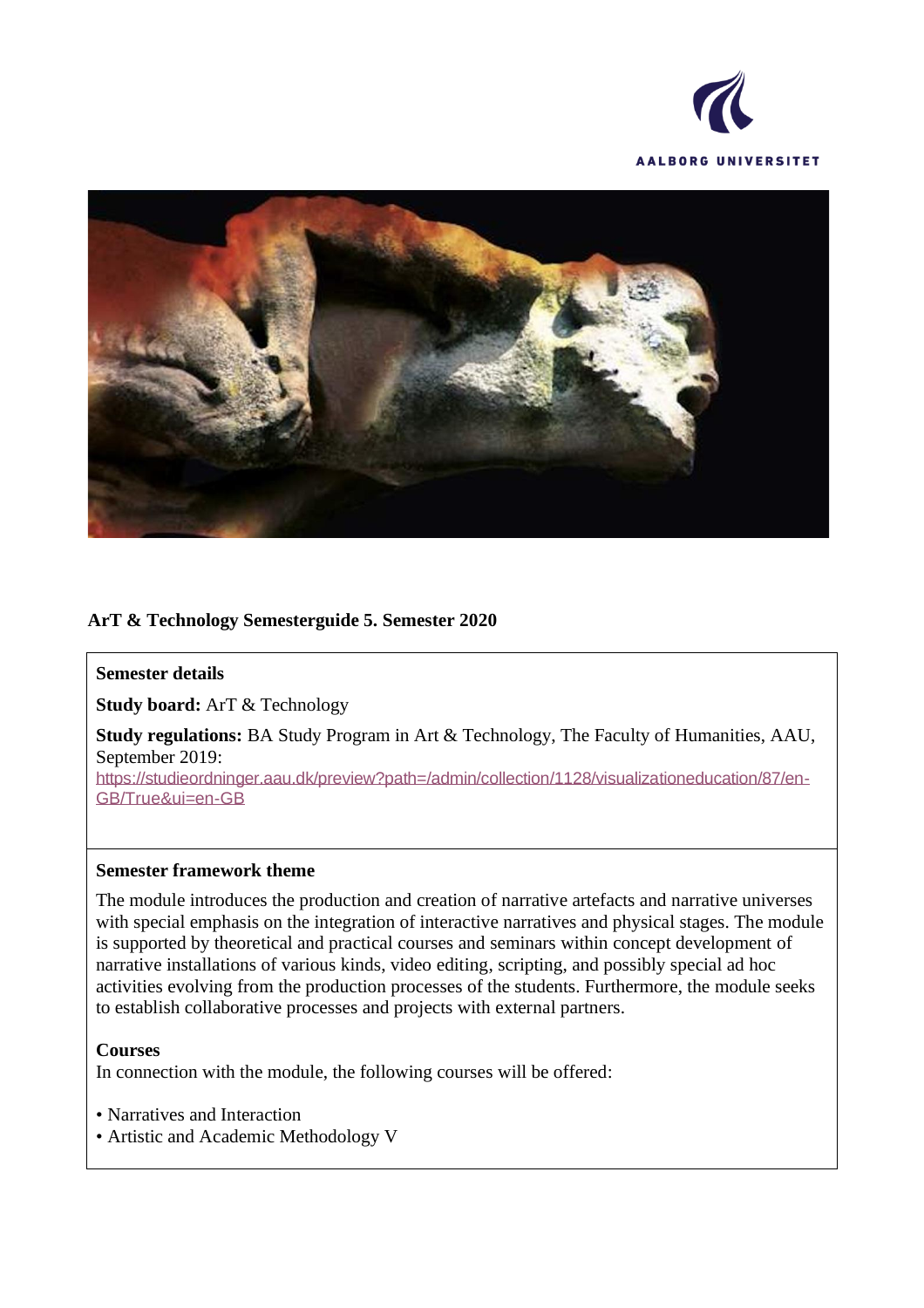Other courses may be offered within the following areas:

• Dramaturgy

• Manuscript

#### **Semester organisation and time schedule**

The semester is organized around a collaborative performance project: the development of an intermedia performance in collaboration with Trekanten Kulturhus located in Aalborg Øst (www.trekanten.info). ArT 5 students will work collaboratively to adapt Johann Wolfgang von Goethe's *Faust* for a live performance. The groups will be organized according to assigned production roles, and will work together to develop a cohesive, unified performance. Trekanten is a co-producing partner, and students will work with the organization to promote and curate the live performance.

### **Important Dates**

 Tuesday 1 September – 9:15-11:30 ArT 5 Semester Start (Classroom) Thursday September 3rd – 9:15-12 ArT Joint Semester Start (CREATE: TBA) Tuesday September 7-11 Introductory meetings with Trekanten and Manuscript Monday, 26 October, 9:15-16h Joint Semester Seminar (Required Participation) Wednesday 4 November 13-15h KunST Day (CREATE) 6, 7 November ALL DAY – ArTs IT Conference (CREATE) 4 December – Art-Based Research Hand-In 18 December – Semester Project Hand-In ABR Exam and module 15 Exams will be held in January

Week 46-47: Production Week at Trekanten (Required Participation)\*

The dates reserved for Trekanten Residency are November 12-23, 2020. This includes load-in, rehearsals, live performances, and load-out. Exact dates and times TBD.

*Dates and times of performance will be determined by the Production Team, but most likely*:

Nov 12 - Load-In Nov 13 - Nov 18 Technical Rehearsals Nov 19 - Teacher Walk Through (Preview Performance/Dress Rehearsal) Nov 20-22 - Public Performances Nov 23 - Load-Out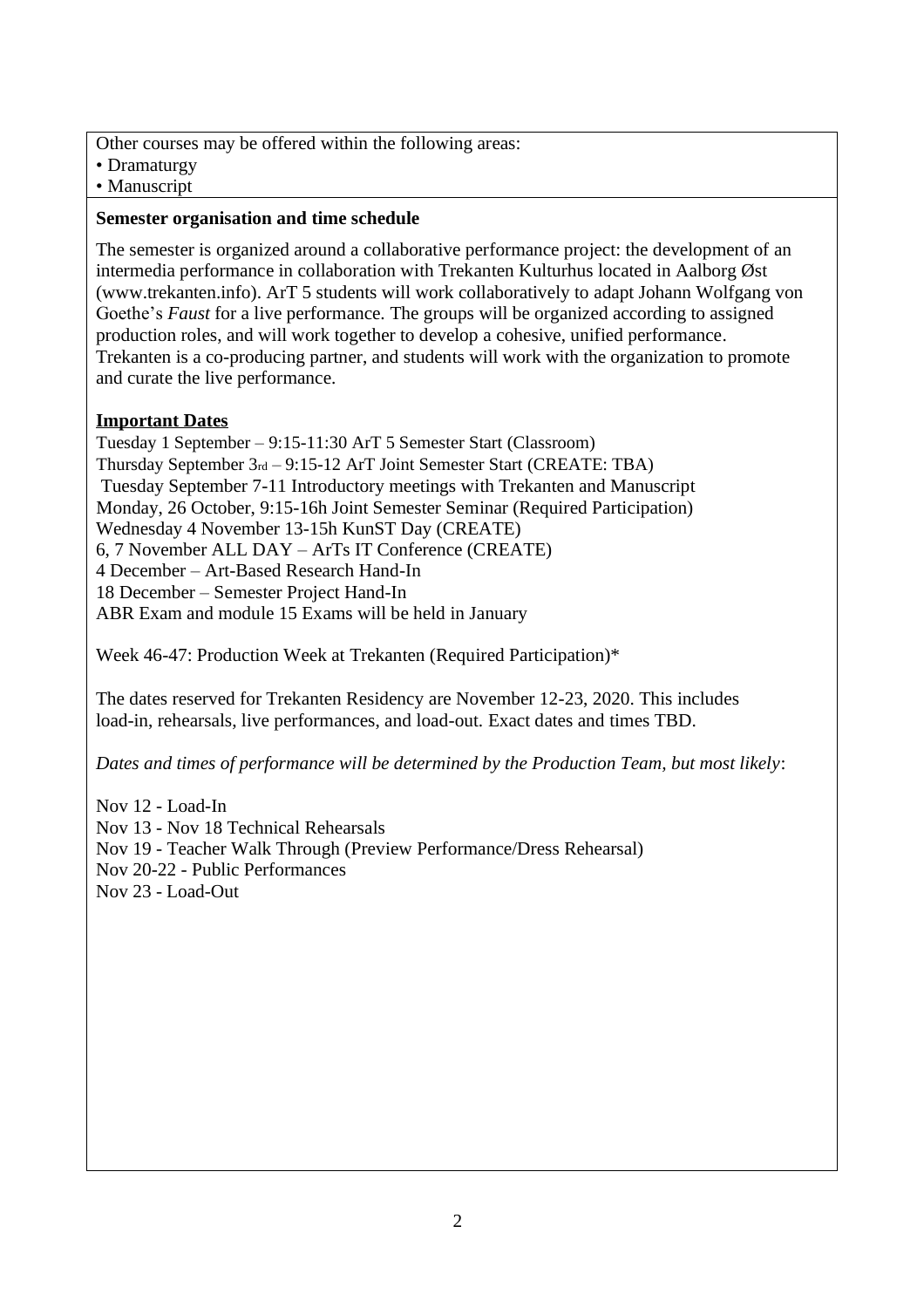## **Report Guidelines**

Please use the following template to format your Semester Report.

## ABSTRACT

A short paragraph summarizing the main aspects of the investigation---context, problem,results, and insights.

### INTRODUCTION

This is where you set the context for your work. What is the big picture? What is the motivation for investigating this area?

### PROBLEM STATEMENT

Here you concisely state the problem that you are investigating. You may also present a hypothesis to be supported or rejected through your own experiments.

## BACKGROUND (STATE-OF-THE-ART)

Present the state-of-the-art of the given topic/area you are investigating (e.g. intermedia performance, mixed-reality performance, participatory performance, post-dramatic theatre,virtual theatre, cyborg performance, etc). This grounding is important when conducting any type of research, as it demonstrates your knowledge of the field and helps locate your contribution within that field. Clearly identify significant theoretical frameworks and significant art works/performances and how they relate to your research area. Always reference reputable sources (i.e., peer-reviewed journals, books, etc.) and, when possible, primary sources (i.e., the original author of the work).

## DESIGN/METHODS

What specific academic and artistic methods are you employing in your study? How will you test your hypotheses, or carry out the research aspects of your project? Identify at least 3 methods (1 artistic, 2 academic) that will form the backbone of your investigation.

## IMPLEMENTATION

How was the final work developed and constructed? Include overall system diagrams, floorplans, scenic designs, renderings, illustrations and other supporting evidence of the exhibition. Detail the most important aspects of the implementation and place the rest in the appendix. (For ArT 5, a completed manuscript/playtext should be included in the Appendix). Ideally, a reader should be able to re-create your artwork/performance based on the information in this section.

## ANALYSIS

Was your work successful? Support this with qualified analysis using the academic and artistic methods you outline in DESIGN METHODS section. If you made an initial hypothesis, do your observations support or reject it? What were the strengths and limitations of this study/project? Were there results that were inconclusive? What might account for that?

How well did your project help you to realize learning objectives of the Project Module? (It is a good idea to review these). *Where possible, link the outcomes of your project to specific knowledge, skills and competencies outlined in the main project module*.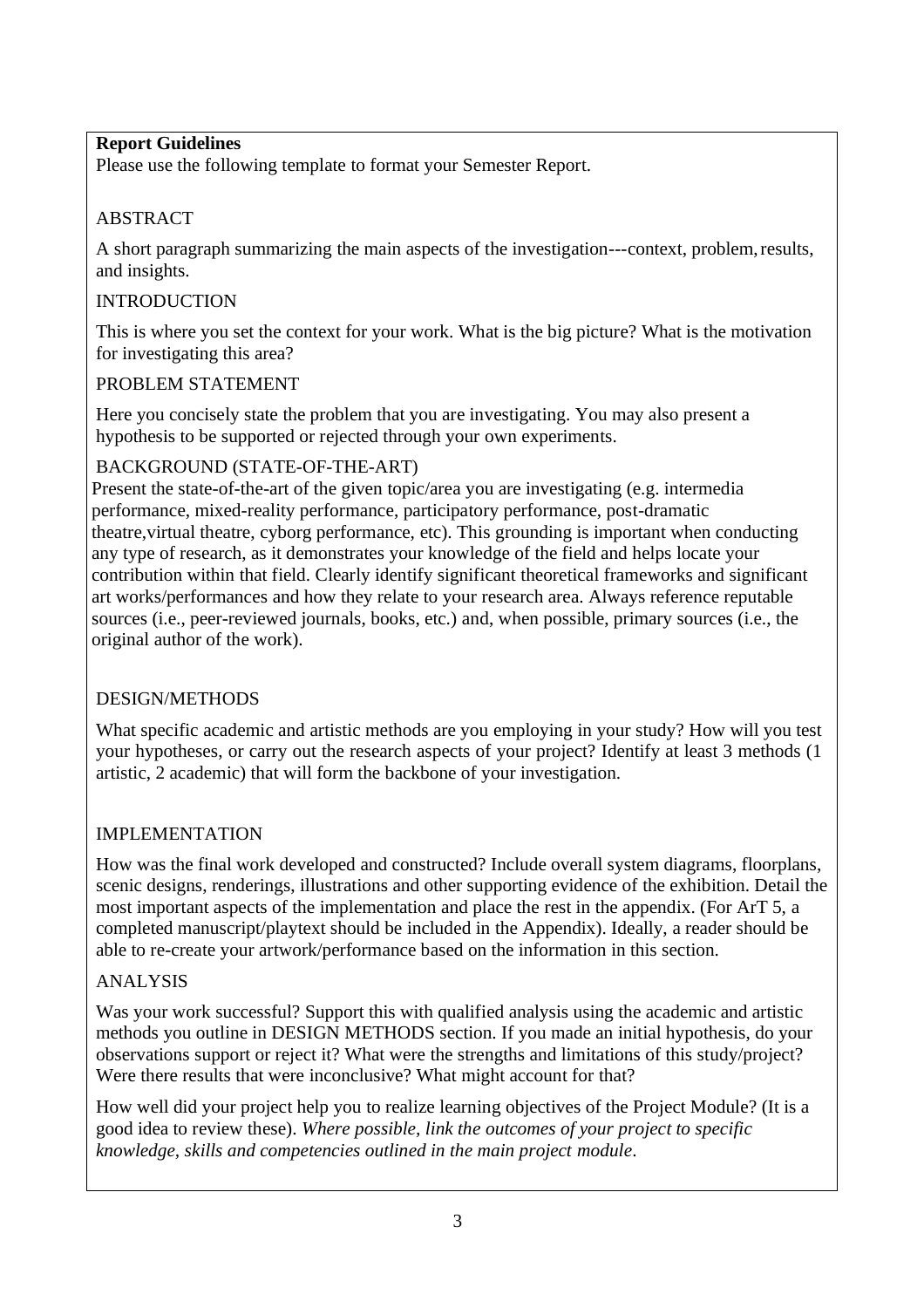## COLLABORATION

Each group member should provide individual descriptions and self-evaluations of their individual contribution to the production team, and reflect on the collaboration with the external partners. One or two paragraphs per student (should be written in the first person).

## FUTURE WORK

If given the opportunity, how would you expand on this work? What new research directions or avenues of exploration have opened up as a result of your project? Is there anything you could have done better? If you were to develop this project further, what would you work on next?

### **CONCLUSION**

This is where you reflect on your individual efforts, and connect back to the broader field of Art and Technology. It is not merely a summary of what you did. Rather, you should succinctly connect all the dots and synthesize new insights here. What can others learn from your work?

### REFERENCE LIST

List of references following the APA referencing style. https:/[/www.apastyle.org](http://www.apastyle.org/)

Please ensure your report follows APA guidelines for citation and formatting.

### APPENDIX

Please include short project video with ArT Title Slide.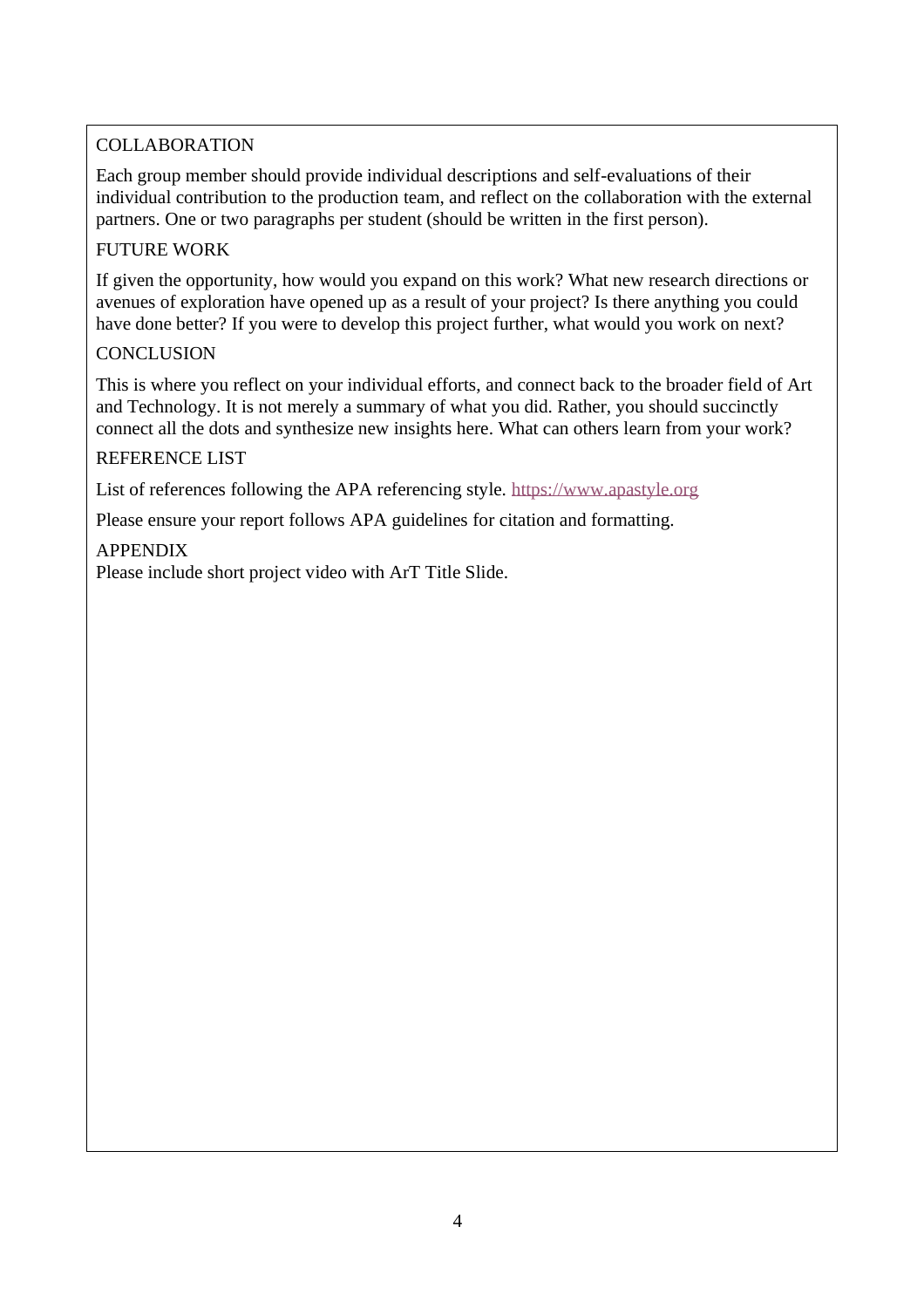#### **Semester coordinator and secretary assistance**

**Semester coordinator**: Elizabeth Ann Jochum

**Secretariat assistance**: Elsebeth Bækgaard

#### **Module description (description of each module)**

#### **Module title, ECTS credits**

Narratives and Interaction (M15) 15 ECTS

#### **Location**

5. Semester

#### **Module coordinator**

Elizabeth Jochum

#### **Type/Method and language**

Project work in groups English

#### **Learning objectives:**

The objective of the Module: "Narratives and Interaction" is to introduce the students to problem areas and solutions in relation to the creation of artefacts and projects, in which different forms of structuring of narrative information plays a major role, i.e. interactive storytelling, collaborative narrative projects, hypertexts etc. The module comprises of theoretical and practical courses and seminars within narrativity, (interactive) dramaturgy, understanding and creation of fictional universes, writing of manuscripts and storyboards.

During this module, students should acquire:

#### Basic **knowledge** about

- central theories within narrativity with special focus on narratives in interactive settings
- methods for the creation of narrative installations
- central theories within (inter/re-active) dramaturgy and performance design
- theories and methods of combining physical and digitally enhanced spaces
- artistic and technological strategies within performance design and performative events
- manuscripts and storyboards as central creation methods of narrative media installations
- artistic and academic methods of collaborations with external partners.

**Skills** in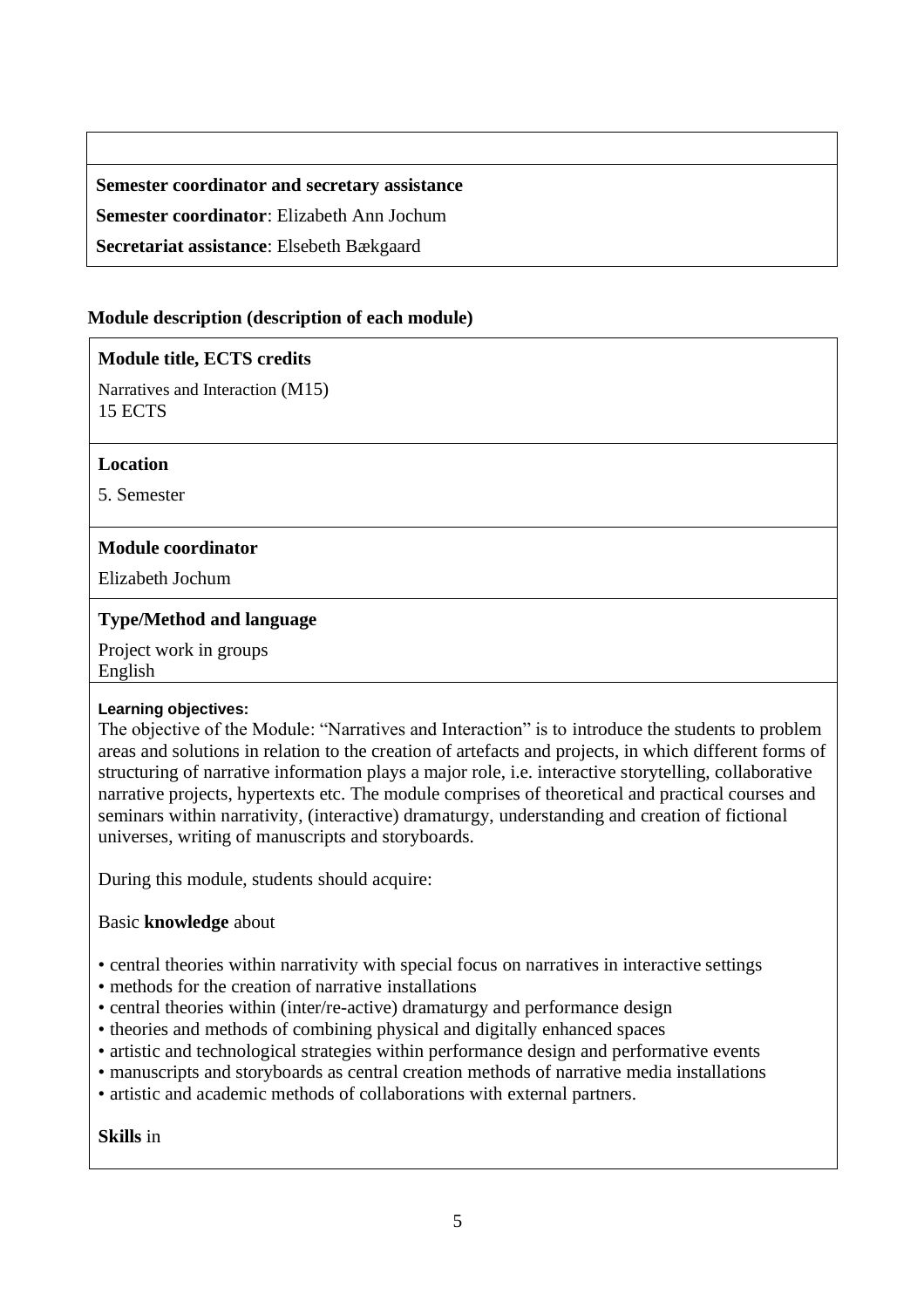• identifying and formulating an artistic problem and/or theme within the field "Narratives and Interaction" and

developing different artistic concepts and solutions for a chosen problem/theme

• transforming basic knowledge and theories of narrativity and media technology into artistic concepts

• identifying dramaturgical challenges within interactive fiction and performance

• applying and implementing (interactive) dramaturgical models that combine physical and digitally enhanced spaces

• applying technological solutions in regard to interactive narratives and performance design

## **Competencies** in

• conceiving ideas and developing concepts of (interactive) narrative artefacts that combine physical and digital means of expression

• analyzing and constructing narrative artefacts and events that merge virtual and material spaces

• employing a number of digital performance technologies

• analyzing and creating manuscripts and storyboards in regard to inter-/reactive story telling

• contextualizing own artistic solutions (to state-of-art, socio-cultural requisites and consequences, art theoretical and aesthetic dimensions, etc.)

• describing, analyzing, and documenting artistic design solutions on a professional level, and communicating this to external collaborative partners.

### **Academic content**

The module introduces the production and creation of narrative artefacts and narrative universes with special emphasis on the integration of interactive narratives and physical stages. The module is supported by theoretical and practical courses and seminars within concept development of narratives installations of various kinds, video editing, scripting, and possibly special ad hoc activities evolving from the production processes of the students. Furthermore, the module seeks to establish collaborative processes and projects with external partners.

## **Scope and expected performance**

15 ECTS credits. 1 ECTS credit  $= 27.5$  hours of work. 20 ECTS  $= 412.5$  hours of work consisting of preparation for course sessions, course participation, group work, exercises, counselling and exams.

## **Module activities (course sessions etc.)**

The semester theme is Intermedia Performance. Students will collaborate with ArT students will work together to adapt a text for live performance. The semester groups will be organized according to production roles, and will work together to develop a cohesive, unified performance project based on Goethe's play *Faust.*

The live performance will be presented for the public in Trekanten Kulturhus auditorium during Week 47. At the beginning of the semester, students will be assigned roles in a production company. Each student is assigned to a role/team that is responsible for coordinating a specific technical aspect of the production (such as lighting, scenery, costumes, sound design, public relations, or producing/fundraising). This exposure provides students with the opportunity to gain experience in areas that might be new to them while also developing skills necessary for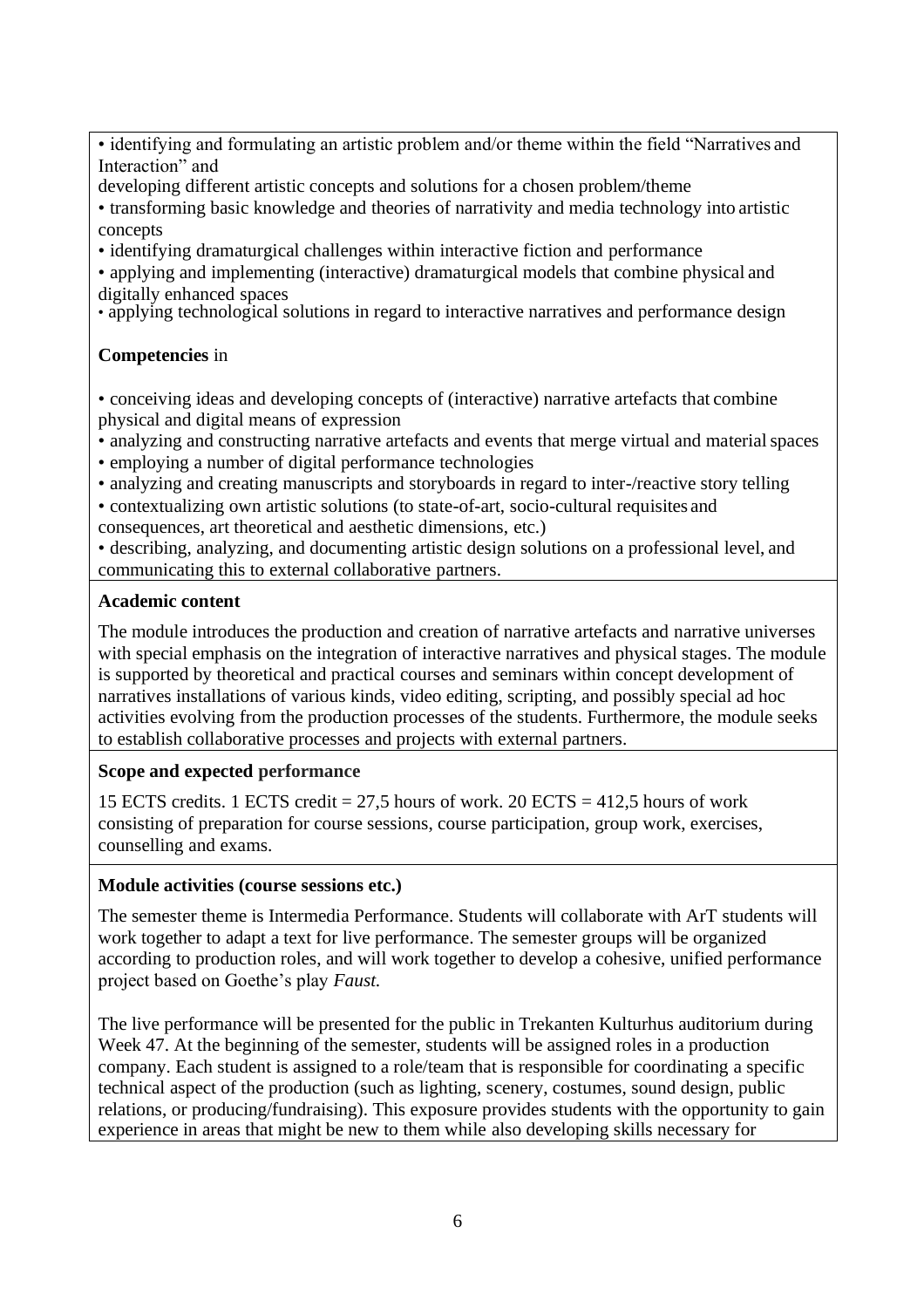collaboration - skills essential for future work in the creative industries and applicable to the broader professional world.

Active participation in the development, production team, group work, and performances is required for successful completion of the semester.

## **Course: Narratives, Dramaturgy, and Media I (M15) Course**

## **Sessions:**

5 lessons, 1 practical workshop, 1 live performance + discussion,

10 weekly production meetings

**Lesson 1**: Introduction to Performance + Narrative (Lecture)

Instructor: E. Jochum

This course introduces students to the narrative for the semester project, and provides a general introduction to theories of performance and its relevance for contemporary art and technology practice.

In addition to Goethe's text, we will also consider other narrative adaptations across media throughout history, such as Christopher Marlowe's *The Tragical History of Doctor Faustus*, Berlioz's opera *The Damnation of Faust* (c. 1846), Gounod's opera *Faust* (1859), Thomas Mann's novel *Doctor Faustus* (1947), Bulgakov's novel *The Master and Margarita* (1967), Friedrich Murnau's film adaptation (1926), Alexander Sokurov's film (2011), Faust: Seven Games of the Soul video game (1999), and other contemporary adaptations such as Punchdrunk Theatre's *Faust* (2006).

Literature

|                                                   | Pri. lit. | Sec. lit. | Dig.   |
|---------------------------------------------------|-----------|-----------|--------|
|                                                   | no of p.  | no of p.  | upload |
| <i>Faust</i> (Goethe)                             | 539       |           | yes    |
| Performance (M. Carlson) Ch 3                     | 30        |           | yes    |
| The Narrative Imagination (Nussbaum) Introduction | 20        |           | yes    |
|                                                   |           |           |        |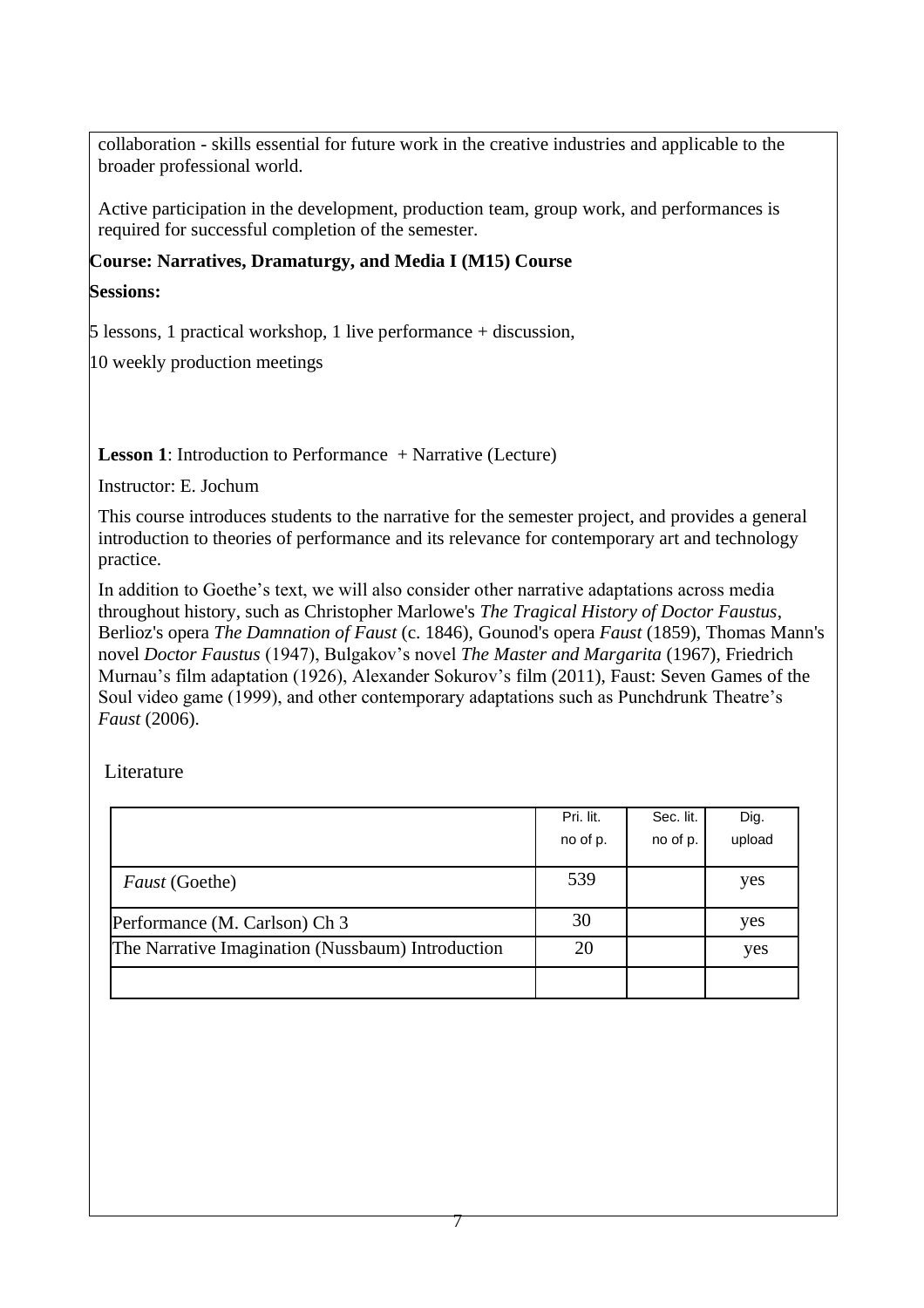## **Lesson 2**: Narratives & Interactive Dramaturgy (Lecture)

Instructor: E. Jochum

|                                                                                          | Pri. lit. | Sec. lit. | Dig.   |
|------------------------------------------------------------------------------------------|-----------|-----------|--------|
|                                                                                          | no of p.  | no of p.  | upload |
| Dramaturgy & Performance (Turner & S. Berhrndt)<br>$(2016)$ Palgrave Introduction & Ch 1 | 38        |           | yes    |
| On Interactive Storytelling (Crawford) Ch 3                                              | 20        |           | yes    |
| Cambridge Intro to Theatre Studies (Balme) Ch 12                                         | 40        |           | yes    |

## **Lesson 3:** Participatory & Immersive Performance (Lecture)

Instructor: E. Jochum

Literature:

|                                                                                                     | Pri. lit. | Sec. lit. | Dig.   |
|-----------------------------------------------------------------------------------------------------|-----------|-----------|--------|
|                                                                                                     | no of p.  | no of p.  | upload |
| Dramaturgy & Performance (Turner & S. Berhrndt)<br>(2016) Palgrave Ch 7: The Dramaturg $&$ Devising | 20        |           | yes    |
| Dramaturgy & Performance (Turner & S. Berhrndt)                                                     | 16        |           | yes    |
| $(2016)$ Palgrave. Ch. 6 The Production Dramaturg                                                   |           |           |        |
| Reframing Immersive Theatre (Frieze)                                                                | 25        |           | yes    |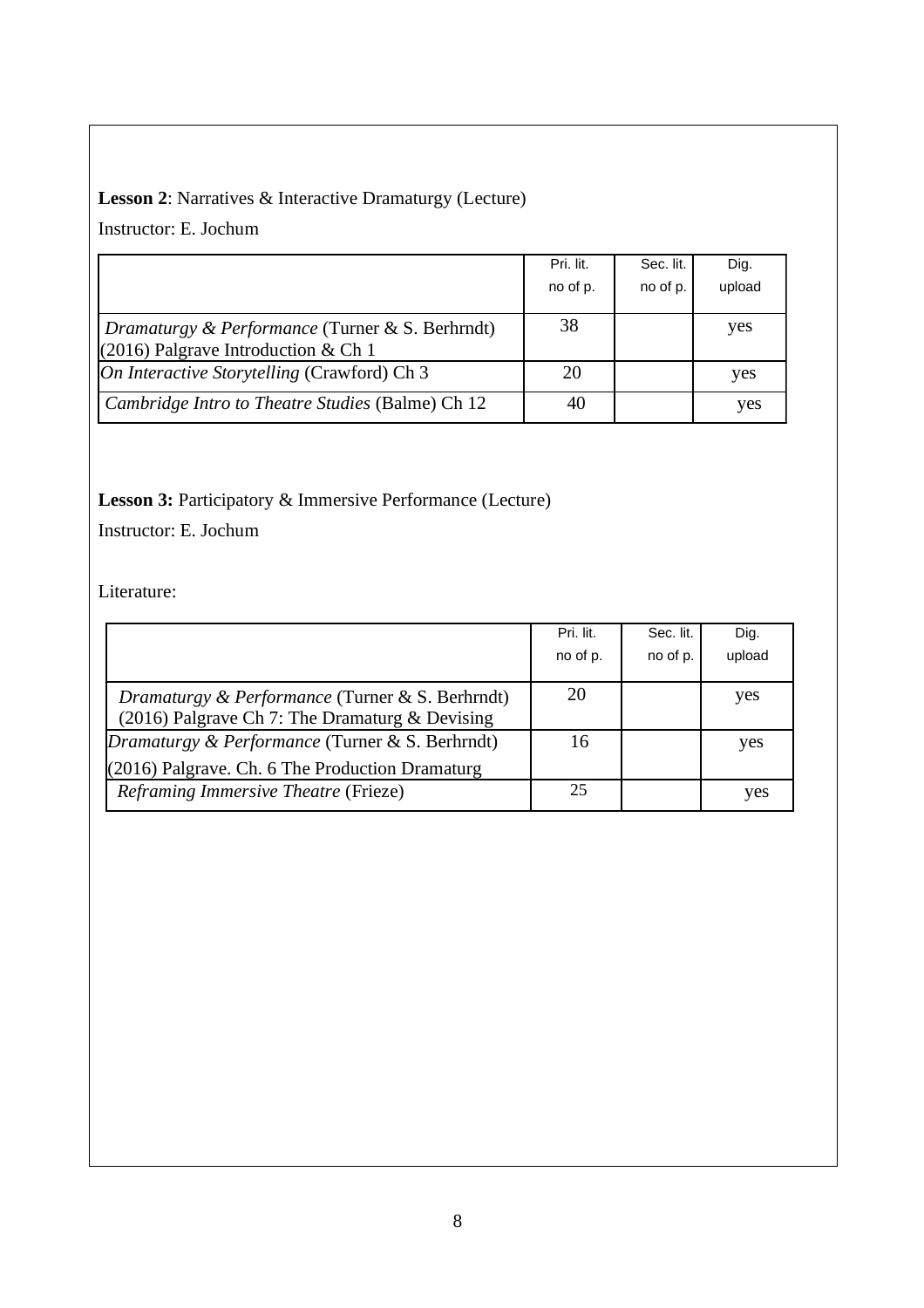### **Lesson 4**. Post-Dramatic Theatre (Lecture)

Instructor: E. Jochum

|                                                   | Pri. lit.<br>no of p. | Sec. lit.<br>no of p. | Dig.<br>upload |
|---------------------------------------------------|-----------------------|-----------------------|----------------|
| <i>Post Dramatic Theatre</i> (Lehmann)            | 53                    |                       | yes            |
| Dramaturgy & Performance (Turner & S. Berhrndt)   | 16                    |                       | yes            |
| $(2016)$ Palgrave. Ch. 6 The Production Dramaturg |                       |                       |                |

**Lesson 5**: Performance Art & Mixed Reality Performance (Lecture)

Instructor: E. Jochum

|                                                                                                                                            | Pri. lit. | Sec. lit. | Dig.   |
|--------------------------------------------------------------------------------------------------------------------------------------------|-----------|-----------|--------|
|                                                                                                                                            | no of p.  | no of p.  | upload |
| Intermediality in Theatre & Performance<br>(2006) (Kattenbelt) "Modes of Experience"                                                       | 30        |           | yes    |
| Performance and New Media (Saltz)                                                                                                          | 40        |           |        |
| Performing Mixed Reality (Benford & Gianacchi)<br>(2011) Ch 4 The Experience of Mixed Reality:<br>Spectating, Authoring, and Orchestrating | 40        |           | yes    |
| Digital Performance (Steve Dixon) (2007) CH. 23<br>"Performing Interactivity"                                                              |           | 40        | yes    |
| <i>Performance and New Media</i> (Saltz, David)                                                                                            | 40        |           |        |

**Lesson 6**: Live Performance & Discussion

Instructor: E. Jochum

Students will attend a live performance at Aalborg Theatre or Teater Nordkraft and postperformance discussion, moderated by the instructor and artists from the company.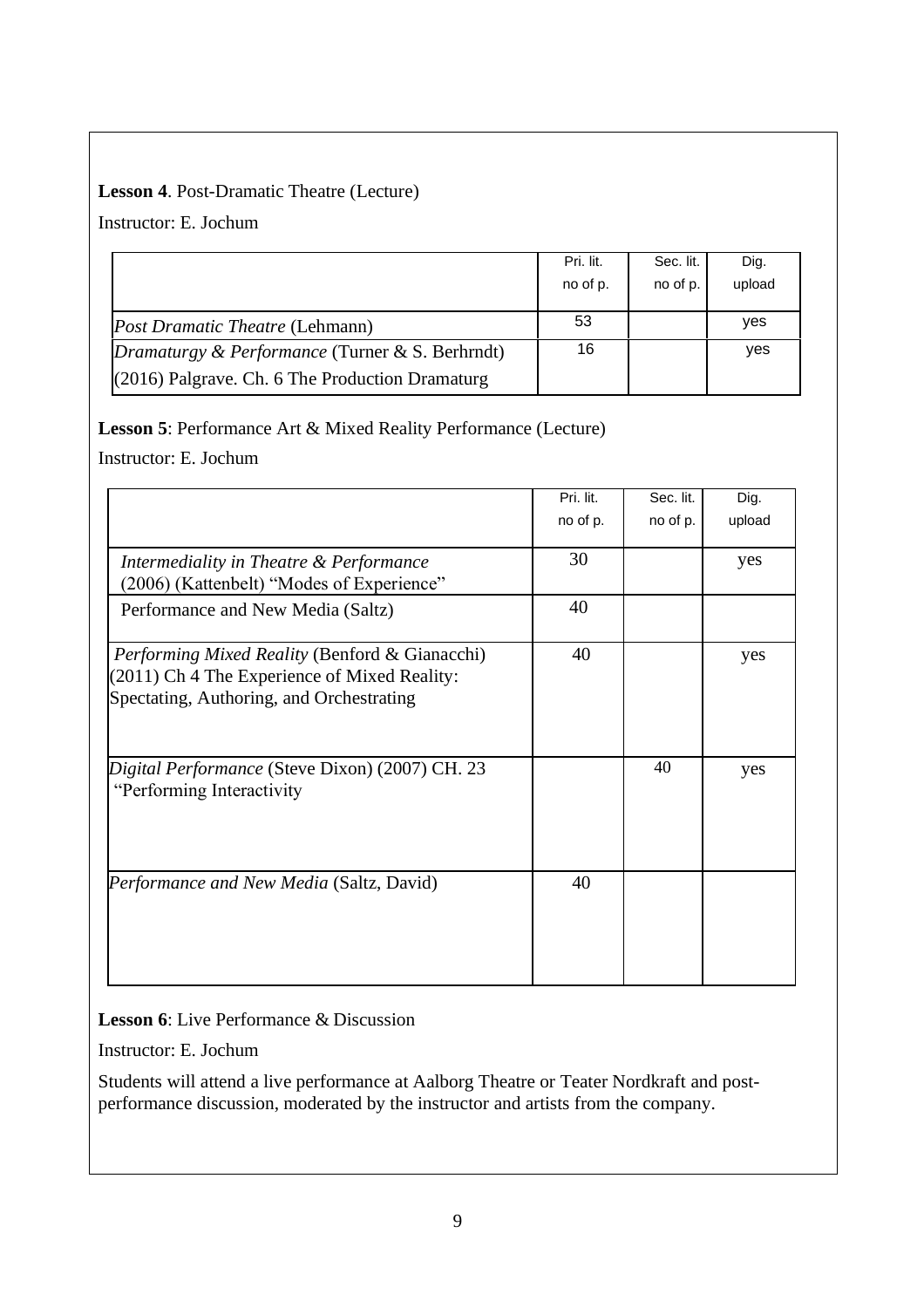Lesson 7: Designing for the Theatre (Workshop)

Instructor: E. Jochum with Mia Willett Guest Instructor from Aalborg Teater on Lighting & Scenic Design

### **Manuscript** (1 ECTS)

### **Lessons 1-4**: Basics of Dramatic Writing

Instructor: E. Jochum

Over the course of the one-week workshop, students will work together to adapt and develop the script, which will form the basis of the live performance for the semester project and Main Project Module. All students will be involved in the co-authoring of the dramatic text.

At the end of the weeklong workshop in Manuscript, students will leave with a first draft of a performance text, which will serve as the foundation for the semester project.

|                                                                                       | Pri. lit. | Sec. lit. | Dig.   |
|---------------------------------------------------------------------------------------|-----------|-----------|--------|
|                                                                                       | no of p.  | no of p.  | upload |
| <i>Faust</i> (Goethe)                                                                 | 529       |           | yes    |
| <i>Playwriting</i> (Smiley, S & Bent, N)                                              | 40        |           | yes    |
| <i>Poetics</i> (Aristotle)                                                            | 40        |           | yes    |
| Dramaturgy & Performance (Turner & Behrndt) Ch 5:<br>The Dramaturg and the Playwright | 22        |           | yes    |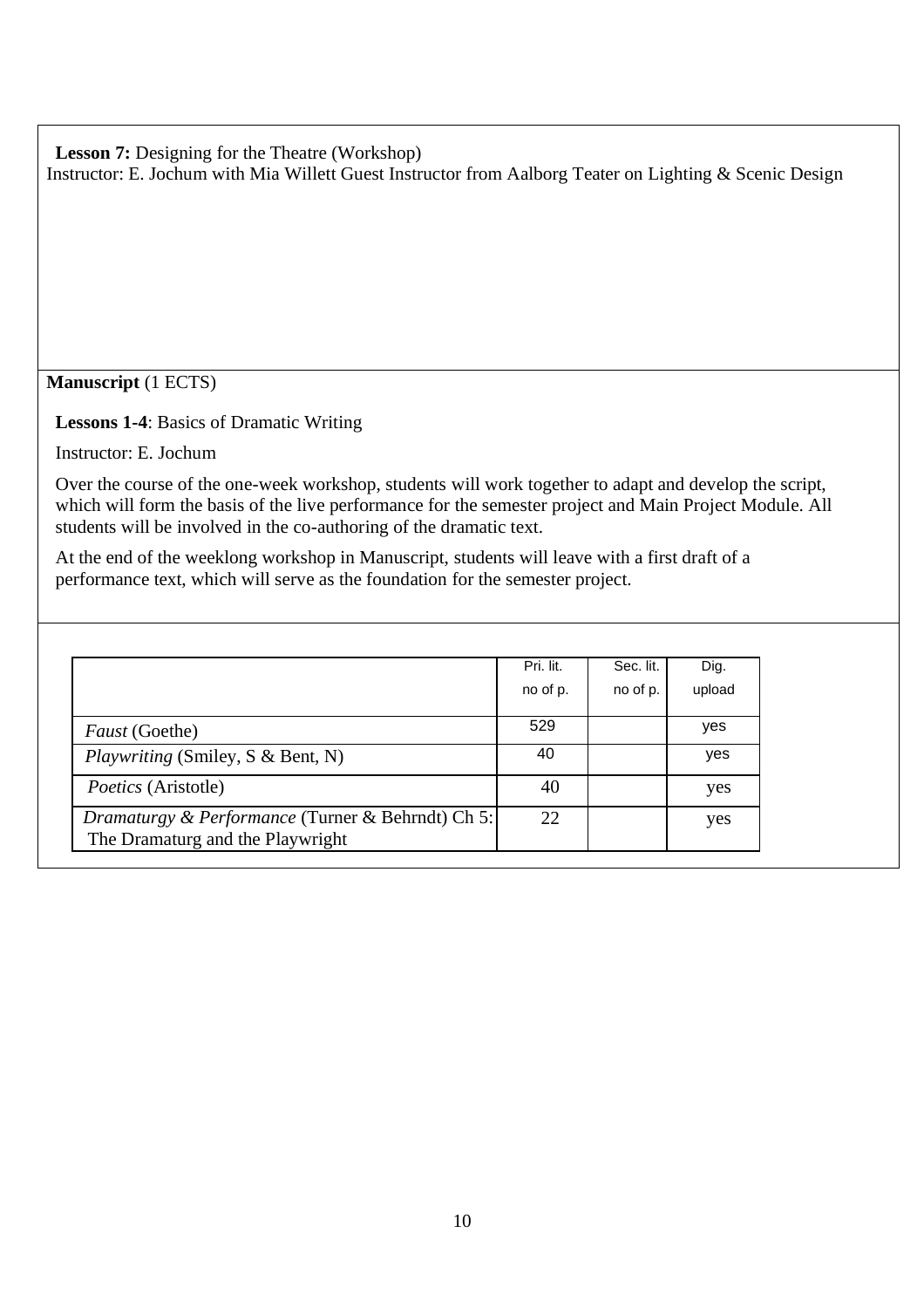### **Course: Artistic & Academic Methodologies: Participatory Methods (M15) Lesson 1:**

#### **Lesson 1: Performing Perception Practice (Lecture + Workshop)**

Lecturer: Sandro Masai

This lecture introduces techniques for improvisation and choreography in modern dance and physical theatre. The students will practice the concept of 'thinking through the body', physically working with the dynamics of presence and movement, while reflecting upon the performer-audience interaction.

|                                            | Pri. lit. | Sec. lit. | Dig.   |
|--------------------------------------------|-----------|-----------|--------|
|                                            | no of p.  | no of p.  | upload |
| Dalsgaard, P. and Hansen, L. K.            | 33        |           | Yes    |
| $(2008)$ . Performing Perception – Staging |           |           |        |
| Aesthetics of Interaction.                 |           |           |        |
|                                            |           |           | Yes    |
|                                            |           |           |        |
|                                            |           |           |        |
|                                            |           |           |        |
|                                            |           |           |        |
|                                            |           |           |        |

#### **Lesson 2: Performing Perception Practice – Part 2 (**Lecture + Workshop) Lecturer: Sandro Masai

This lecture introduces techniques for improvisation and choreography in modern dance and physical theatre. The students will practice the concept of 'thinking through the body', physically working with the dynamics of presence and movement, while reflecting upon the performer-audience interaction.

|                                                                                                                                                     | Pri. lit. | Sec. lit. no | Dig.   |
|-----------------------------------------------------------------------------------------------------------------------------------------------------|-----------|--------------|--------|
|                                                                                                                                                     | no of p.  | of p.        | upload |
| Research Methods in Theatre and<br>Performance (2011) Baz Kershaw, Helen<br>Nicholsen – CH. 9 Researching the Body $As/In$<br>Performance<br>land   | 26        |              | Yes    |
| "Audience Agency in Participatory Performance"<br>(2015), Astrid Breel, <i>Participations: Journal of</i><br><b>Audience and Receptions Studies</b> | 20        |              | Yes    |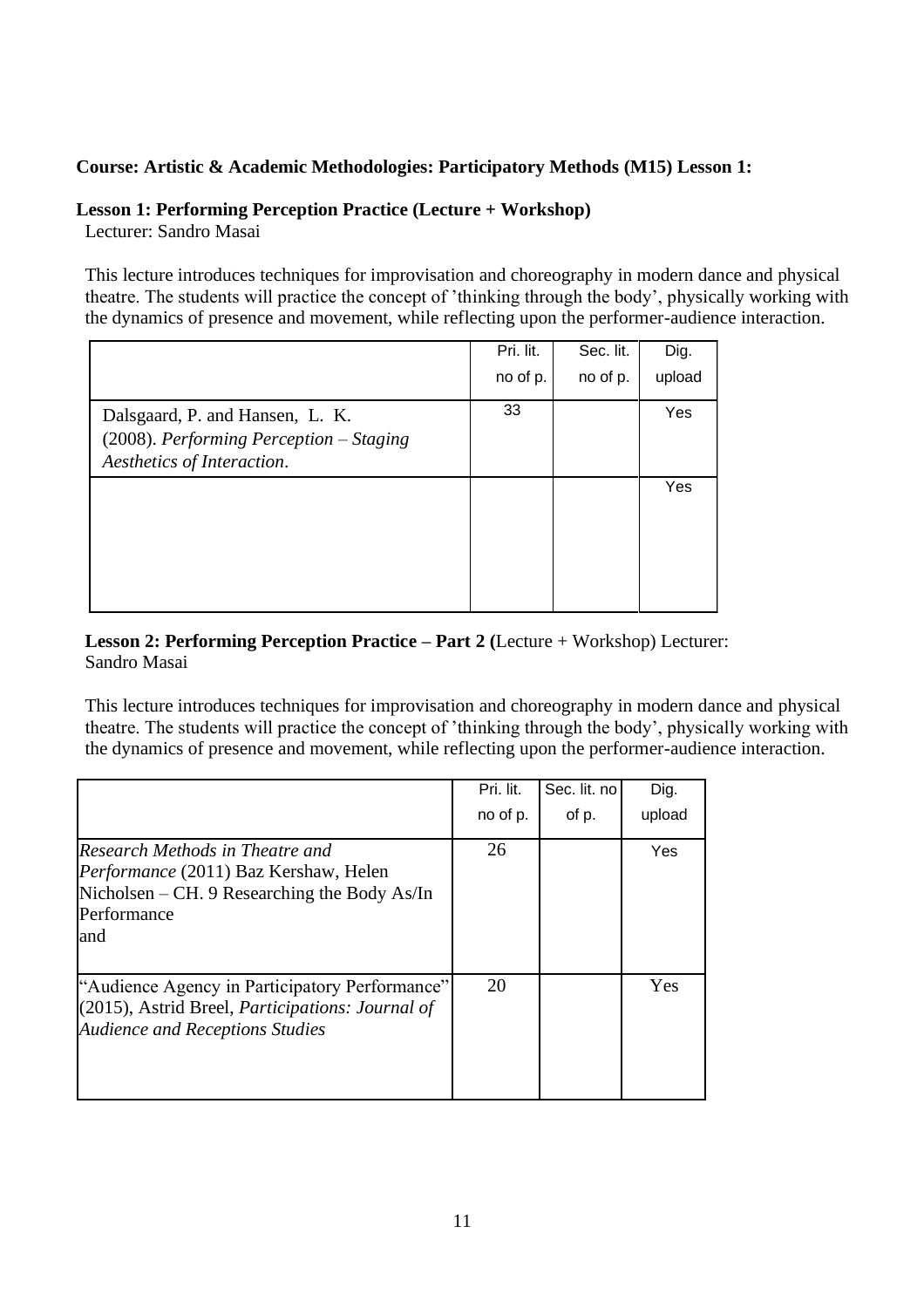### **Lesson 3: Performance Design – Devised and Performed – Part 1** (Lecture + Workshop) Lecturer: Sandro Masai

Design Methods applied to Performance Art. "What? (strategy) Why? (vision) How? (tactics)" Practical exercises (project communication within the groups and external partners – moodboards, sketches and graphics) and group discussions.

|                                                              | Pri. lit. | Sec. lit. | Dig.       |
|--------------------------------------------------------------|-----------|-----------|------------|
|                                                              | no of p.  | no of p.  | upload     |
| David Benyon (2014). Designing Interactive Systems $-A$      |           |           | <b>Yes</b> |
| Comprehensive Guideto HCI, UX and Interaction Design.        |           |           |            |
| Harlow, UK: Pearson                                          |           |           |            |
| Koskinen, I., Zimmerman, J., Binder, T., Redstrom, J.,       |           | whole     | Yes        |
| Wensveen, S., (2011). Design Research Through Practice: From |           | book      |            |
| the Lab, Field and Showroom. Waltham, MA, USA: Morgan        |           |           |            |
| Kaufmann.                                                    |           |           |            |
|                                                              |           |           |            |

**Lesson 4: Performance Design – Devised and Performed – Part 2** (Lecture + Workshop) Lecturer: Sandro Masai

Design Methods applied to Performance Art.: "What? (strategy) Why? (vision) How? (tactics)" Practical exercises (project communication within the groups and external partners – moodboards, sketches and graphics) and group discussions.

Literature

|                                                              | Pri. lit. | Sec. lit. | Dig.   |
|--------------------------------------------------------------|-----------|-----------|--------|
|                                                              | no of p.  | no of p.  | upload |
| David Benyon (2014). Designing Interactive Systems $-A$      | 5         |           | Yes    |
| Comprehensive Guideto HCI, UX and Interaction Design.        |           |           |        |
| Harlow, UK: Pearson                                          |           |           |        |
| Koskinen, I., Zimmerman, J., Binder, T., Redstrom, J.,       |           | whole     | Yes    |
| Wensveen, S., (2011). Design Research Through Practice: From |           | book      |        |
| the Lab, Field and Showroom. Waltham, MA, USA: Morgan        |           |           |        |
| Kaufmann.                                                    |           |           |        |
|                                                              |           |           |        |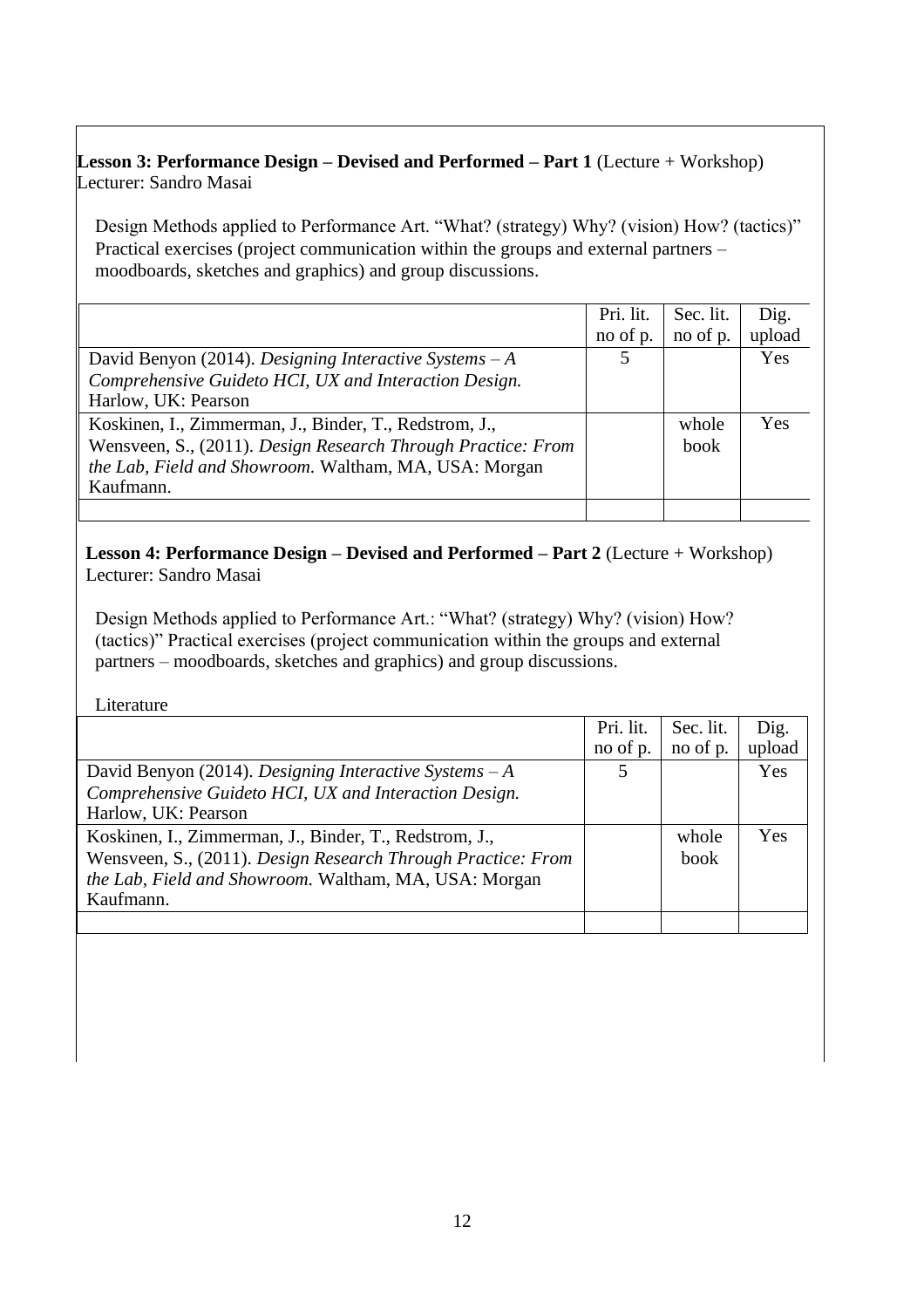#### **Examination**

Oral exam based on a project

The examination will take the form of a conversation between the student, the examiner and another internal

examiner on the basis of the project report prepared by the student(s), which may be in the form of a report or portfolio as well as the product created by the student. The project exam will also address other content from the module courses.

Form of examination: b)

Number of pages: the written work must not exceed 10 pages per student (15 pages in the case of individual

reports).

Duration of examination: 20 minutes per student and 10 minutes for assessment and communication of grades per group, however, the duration of the examination is maximum 2 hours.

The assessment is made of the individual student based on the learning objective. The assessment must also be based on an overall evaluation of the project report, the presentation, the joint discussion and the individually oriented questions. In order for the examinee to pass the exam, all these aspects must be satisfactory. The project report is thus part of the overall basis for the assessment, and is not given an independent grade.

Criteria: The written report, the product and the oral examination should demonstrate that the student has fulfilled the objectives outlined above.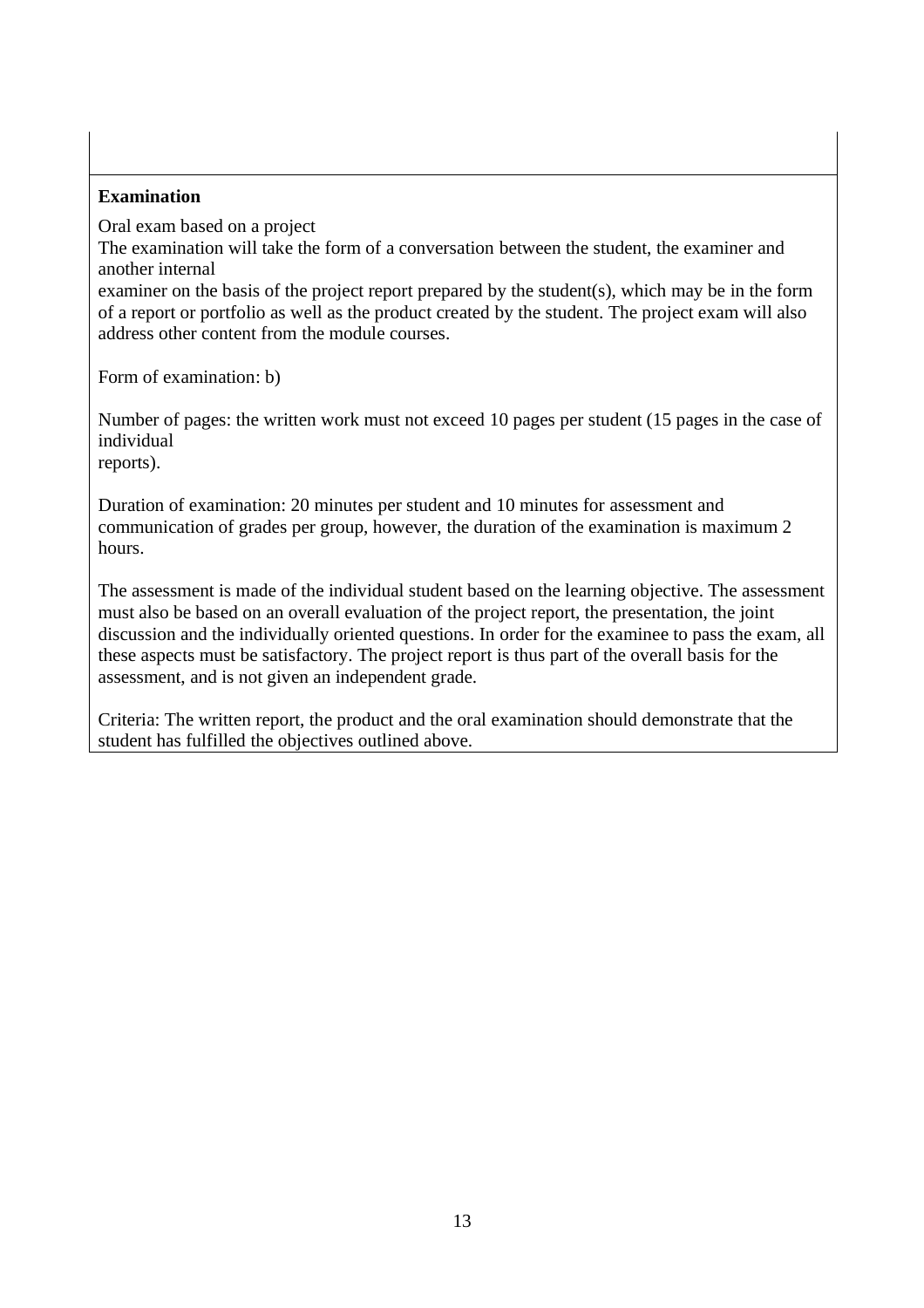#### 5. Semester

### **Module title, ECTS credits**

Mixed Reality Technologies (Module 16)

#### **Location**

5. Semester

### **Module coordinator**

Anthony Brooks

### **Type/Method and language**

Project work in groups English

#### **Learning objectives:**

During this module, students should acquire:

Basic knowledge about

- theories and methods used towards the creation of mixed reality systems
- mapping between real- and virtual-world environments
- methods for evaluating experiences and presence in different environments
- design of mixed reality environments

#### Skills in

- applying methods for development of augmented, mixed and virtual environment
- applying methods for tracking of objects
- applying methods for analysis and recognition of human motion
- analyzing mappings between real, augmented, mixed or virtual reality environments
- analyzing user experiences and presence in augmented, mixed or virtual reality environments.

Competencies in

- analyzing and constructing augmented, mixed and virtual environments
- analyzing and constructing motion capture systems
- analyzing and constructing systems that map information between real, augmented, mixed or virtual reality

environments.

### **Academic content**

The goal of this module is to introduce the students to theories and methods of mixed reality technologies in relation to the creation of interactive or re-active narratives and performances that merge virtual and material spaces. The module is comprised of theoretical and practical courses and seminars that concern use of technology for construction of performative environments and/or installations.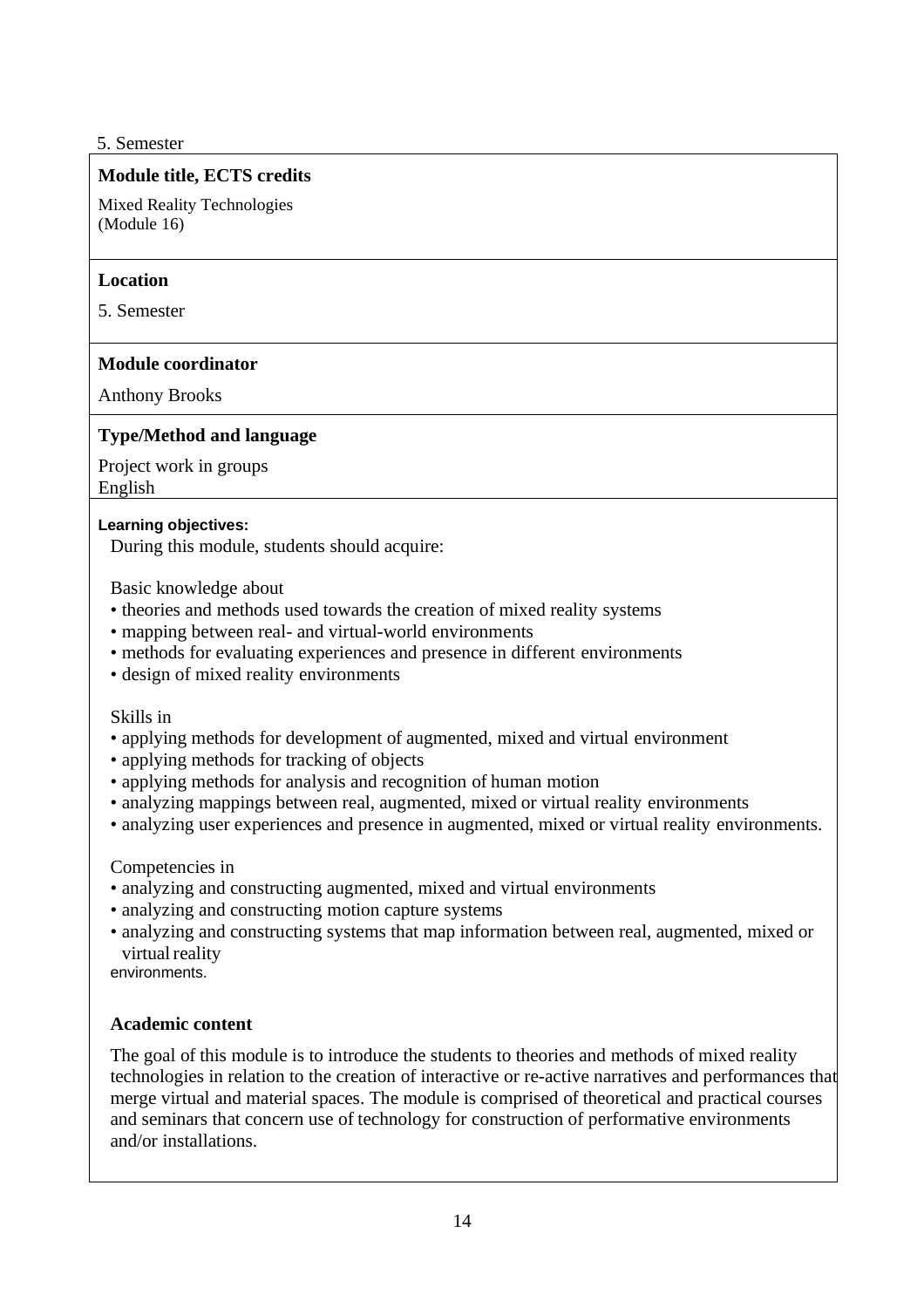### **Scope and expected performance**

5 ECTS credits. 1 ECTS credit = 27,5 hours of work. 5 ECTS = 137,5 hours of work consisting of

preparation course sessions, course participation, group work, exercises, counselling and exams.

#### **Module activities (course sessions etc.)**

The framework of this course will be an opening two lectures as introduction to the field followed by

seven lectures specific to applied tech (e.g. Unity, etc.) in creating a MR technical outcome. A final summing u 'lecture' will focus on presentations by individuals of their MR creations.

Students by completion of the course required to design and create a Mixed Reality as presented in Lecture 3.

**Lessons 1 + 2: Mixed Reality (MR) Lessons 1 and 2** Lecture/Workshop Lecturer: Tony Brooks

Lectures 1 and 2 will introduce the field, its history, selected players, and associated. The introduction provide grounding and a literature foundation for the course for students to explore. Considerations for different encountered scenarios are discussed. Various baseline techniques are introduced.

These lectures will include student priming for researching the guests Steve Benford; Monika Fleischmann and Wolfgang Strauss toward their 5-6th November live Online lectures associated as keynote speakers for the 9th EAI International Conference: Arts and Technology – Interactivity & Game Creation – see <http://artsit.org/keynotes/> + <http://designlearninginnovation.org/keynotes/> - This in order for maximising benefit from the keynotes inputs relating their works to MR course content (see literature as listed and others available Online)" – students are expected to be active in their research of these luminaries as it may be possible (tbc) that they will contribute specific to the study in addition to their keynote lectures.

### **Literature (Double lecture 1 + 2)**

|                           | Pri. lit. | Sec. lit.<br>no of p. $\vert$ no of p. | Dig.<br>upload |
|---------------------------|-----------|----------------------------------------|----------------|
| A taxonomy of mixed       |           |                                        |                |
| reality visual displays P |           |                                        |                |
| Milgram, F Kishino        |           |                                        |                |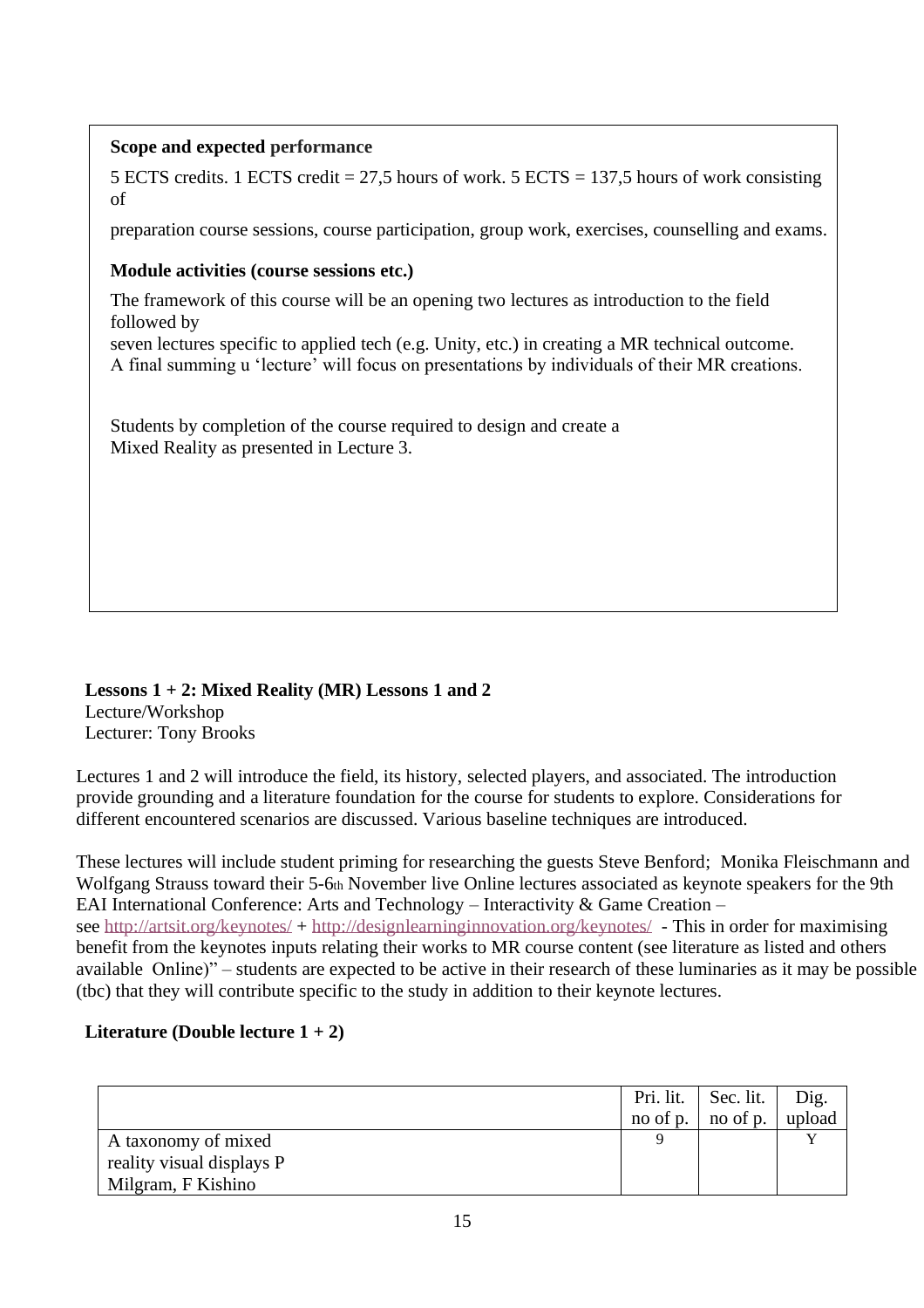| (1994)                                                              |         |                |                |
|---------------------------------------------------------------------|---------|----------------|----------------|
| <b>IEICE TRANSACTIONS</b> on Information and Systems 77 (12), 1321- |         |                |                |
| 1329                                                                |         |                |                |
| Dick Higgins 'intermedia' (1966)                                    |         | $\overline{3}$ | Y              |
| http://www.primaryinformation.org/oldsite/SE                        |         |                |                |
| P/Something-Else-                                                   |         |                |                |
| Press_Newsletter_V1N1.pdf                                           |         |                |                |
| Being Really Virtual pp 155-163                                     |         | 8              | Y              |
| The Coming Age of Next Realities In: Being Really Virtual.          |         |                |                |
| Springer, Cham https://link-springer-                               |         |                |                |
| com.zorac.aub.aau.dk/chapter/10.1007/978-3-319-43078-2_10           |         |                |                |
| Giannachi, Lowood, Worthey, Price, Rowland and Benford -            |         | 17             | $\overline{Y}$ |
| Documenting mixed reality performance: the case of CloudPad,        |         |                |                |
| Digital Creativity 2012, $1-17$ , ISSN 1462-6268                    |         |                |                |
| <b>Myron Krueger Responsive Environments</b>                        |         | pp.423         | Y              |
| http://raley.english.ucsb.edu/wp-content/Engl800/Krueger-           |         | $-433$         |                |
| AFIPS.pdf                                                           |         | (11)           |                |
|                                                                     |         | pages          |                |
| Virtual Reality and Performance - Scott de Lahunta                  | pp.     |                | $\overline{Y}$ |
| PAJ: A Journal of Performance and Art, Vol. 24, No. 1, Intelligent  | $105 -$ |                |                |
| Stages: Digital Art and Performance (Jan., 2002), pp. 105-114       | 114     |                |                |
| http://www.jstor.org/stable/3246463                                 | (10)    |                |                |
|                                                                     | pages   |                |                |
|                                                                     |         |                |                |
| A Survey of Augmented Reality Technologies, Applications and        |         | $1 - 20$       | $\overline{Y}$ |
| Limitations                                                         |         | (20)           |                |
| D.W.F. van Krevelen and R. Poelman                                  |         | pages          |                |
| The International Journal of Virtual Reality, 2010, 9(2):1-20       |         |                |                |
| A Survey of Evaluation Techniques Used in Augmented Reality         |         | 27             | Y              |
| Studies (2008) Andreas Dünser, Raphaël Grasset, Mark Billinghurst   |         |                |                |

### **Lesson 3 + 4: Introduction to Mixed Reality**

Workshop

Lecturer: Milo Marsfeldt Skovfoged

Introduction to what technologies that is available to the students. This includes an introduction to Unity as tha needed in order to use some of the underlying technologies.

This lesson covers the use of Unity and programming this will take a basis on some of the tutorials provided by Unity https://learn.unity.com/tutorials

A main assignment is for individual students to design and create a Mixed Reality ArT artefact to

present in fin session [Lesson 10]. Assignment is presented during Lesson 3.

### **Literature**

|                                             | Pri. lit. | Sec. lit. | Dig.   |
|---------------------------------------------|-----------|-----------|--------|
|                                             | no of p.  | no of p.  | upload |
| <b>Unity Basics</b>                         |           |           |        |
| https://learn.unity.com/course/unity-basics |           |           |        |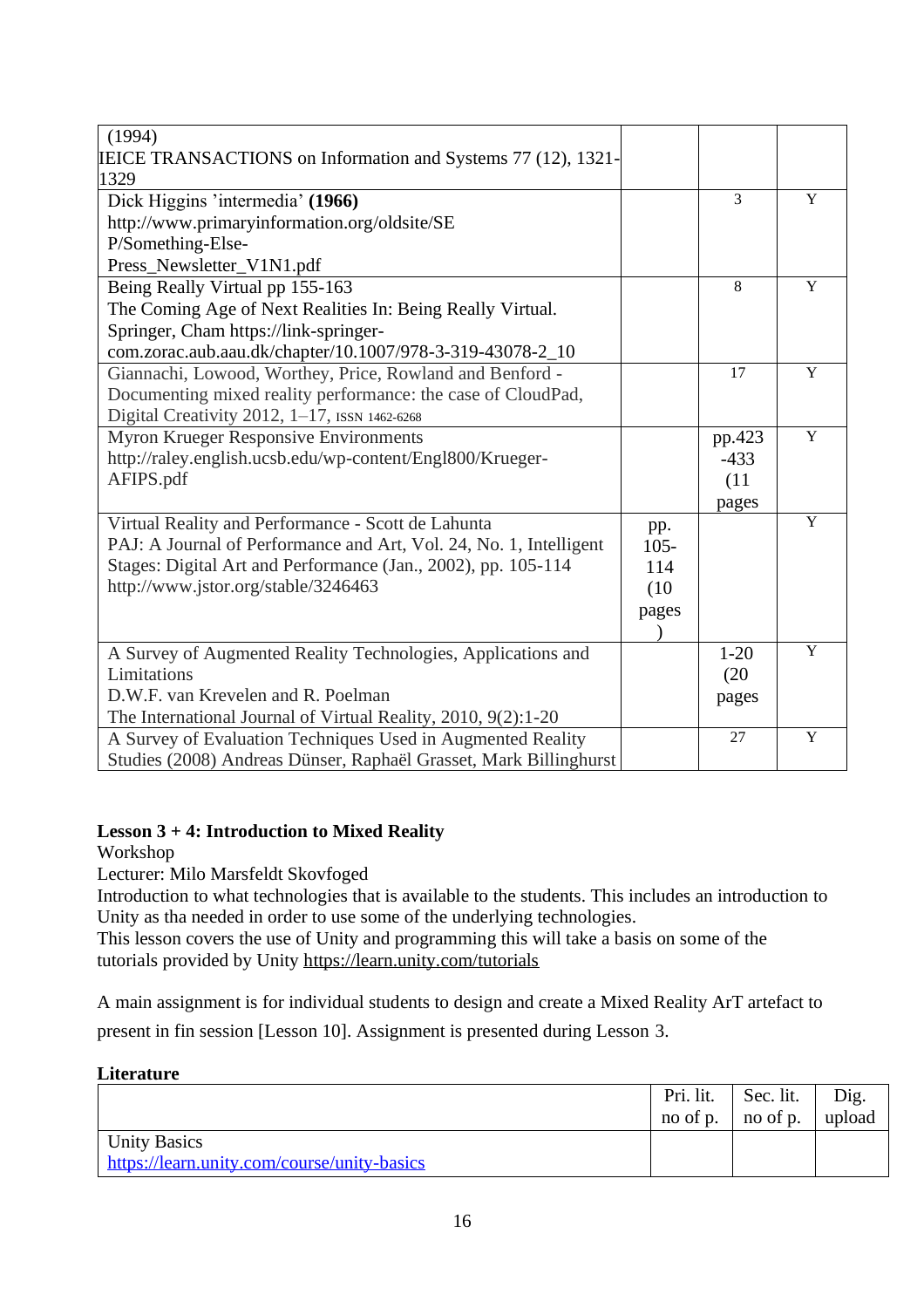| Unity Beginner Scripting                                    |  |  |
|-------------------------------------------------------------|--|--|
| https://learn.unity.com/project/beginner-gameplay-scripting |  |  |
|                                                             |  |  |

### **Lesson 5 + 6: Intro to Virtual Reality**

Workshop

Lecturer: Milo Marsfeldt Skovfoged

This workshop is a part intro to what Virtual Reality is and what it can be used to in a performance. This will include some intro examples of use and demonstrations of tracking of objects. It continues the Unity fromlesso and 4. With adding XR from unity to learn how Virtual Reality is use in modern Applications.

#### **Literature**

|  | Pri. lit. Sec. lit. Dig.<br>no of p. no of p. upload |  |
|--|------------------------------------------------------|--|
|  |                                                      |  |
|  |                                                      |  |
|  |                                                      |  |
|  |                                                      |  |

### **Lesson 7 + 8: Intro to Augmented Reality and Projection mapping**

Workshop

Lecturer: Milo Marsfeldt Skovfoged

The workshop is on Augmented reality and Projection mapping. This workshop is going to be similar to the workshop on Virtual Reality. This continues the XR with focus on augmented reality and is exploring projection mapping and how it is used in modern applications.

#### **Literature**

|  | Pri. lit. Sec. lit. Dig.<br>no of p. no of p. upload |  |
|--|------------------------------------------------------|--|
|  |                                                      |  |
|  |                                                      |  |
|  |                                                      |  |
|  |                                                      |  |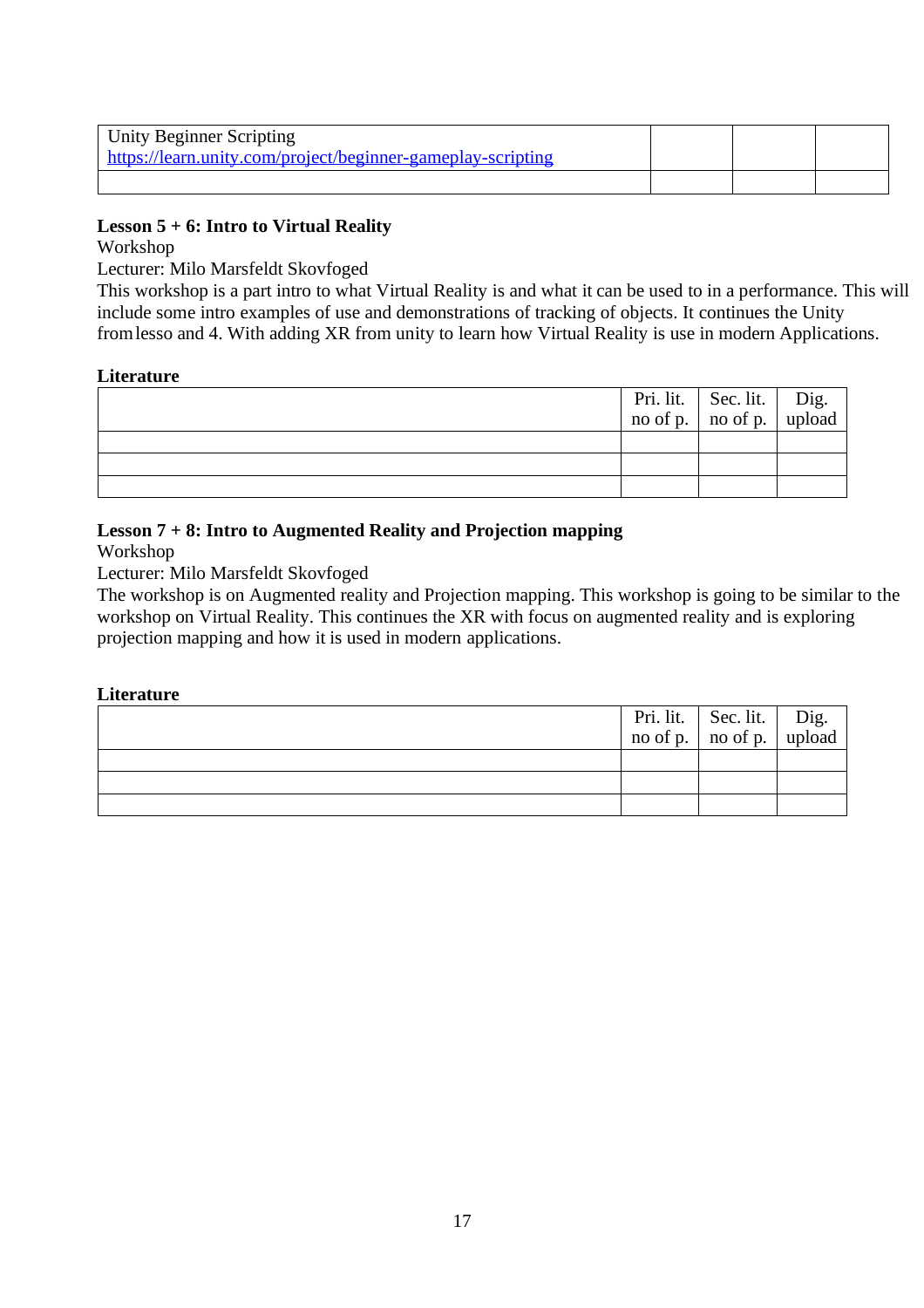#### **Lesson 9: Open Workshop** Workshop

Lecturer: Milo Marsfeldt Skovfoged

This workshop is to help students in making their mini project, there will be no new information on this works is purely to help on any questions on the mini project. **Literature**

|  | Pri. lit. Sec. lit. Dig.<br>no of p. no of p. upload |  |
|--|------------------------------------------------------|--|
|  |                                                      |  |
|  |                                                      |  |
|  |                                                      |  |
|  |                                                      |  |

#### **Lesson 10: MR presentations of student mini-project deliverables**

Lecture/Workshop: Students present their mini-projects for assessment/feedback summing up and conclusion of course.

Lecturer: Tony Brooks + Milo Marsfeldt Skovfoged

#### **Examination**

#### **Active participation/continuous evaluation**

Active participation in the module's series of lectures and other course related activities is required. Active participation is defined as reading of set literature, 80 % attendance of the module's series of lectures and other course related activities, contribution to the module's discussion sessions through presentations and active participation in discussions as well as hand in of all assignments.

#### **Re-exam**:

Form of examination: c) Written exam. Number of pages: the written work must not exceed 10 pages. In case of a Fail grade, also a second examiner will evaluate the assignment.

#### **Module description (description of each module)**

#### **Module title, ECTS credits**

Art-Based Research (Module 17) 5 ECTS

### **Location**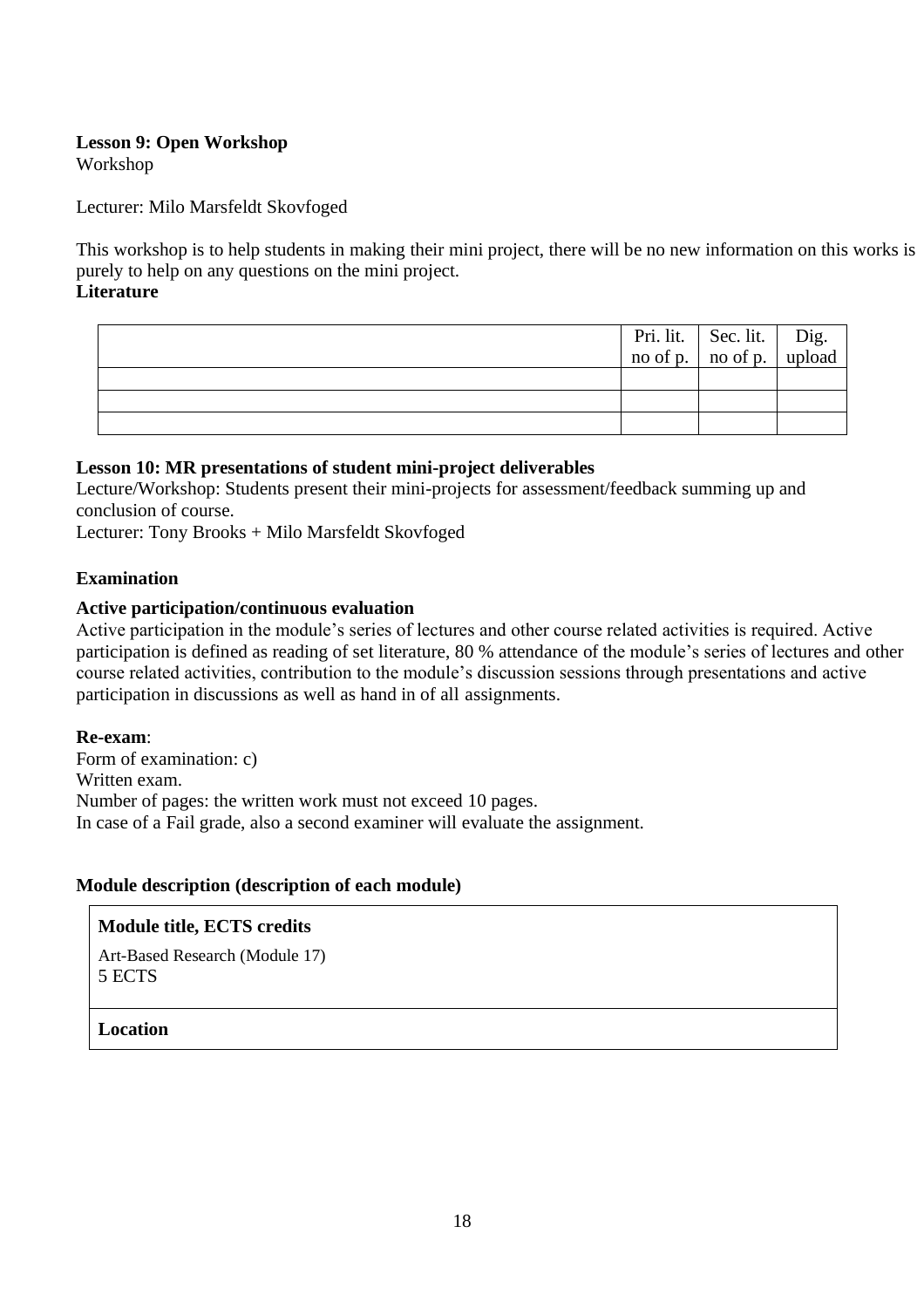5. Semester

### **Module coordinator**

Signe Meisner Christensen

### **Type/Method and language**

Individual or smaller groups in relation to course activities English

### **Learning objectives:**

During this module, students should acquire:

Basic knowledge about

- selected theories and methods of arts-based research
- quantitative and qualitative methods in arts-based research
- the historic and epistemological dimensions of arts-based research
- formats of knowledge dissemination for arts based research findings
- evaluation criteria for arts-based research projects
- planning, curating and realizing an arts-based research project or exhibition.

Skills in

- conceptualize and formulate a relevant arts-based research problem or field of investigation
- creating concepts for artistic research experiments
- applying evaluation criteria as part of arts-based research

• employing methods of practical planning, realization, and evaluation of arts-basedresearch projects.

Competencies in

- developing a research design
- developing and realizing arts-based research projects in the field of art and technology
- planning and realizing an arts-based research project.

### **Academic content**

The module "Art-Based Research" focuses on the meeting between artistic experimental practices and academic, analytical methods. The module focuses on the interrelation between theoretical and practical approaches. Art -based research takes the form of projects based on a set or self-chosen problem formulation or problem field. The projects investigate this interrelation by means of artistic artefacts (e.g. installations, exhibitions, performances, events, etc.) and academic methods such as the production and analysis of empirical data. The module introduces theories related to art -based research, combined with the practical planning and realization of art -based research projects.

### **Scope and expected performance**

5 ECTS credits. 1 ECTS credit = 27,5 hours of work. 5 ECTS = 137,5 hours of work consisting of preparation for course sessions, course participation, group work, exercises, counselling and exams.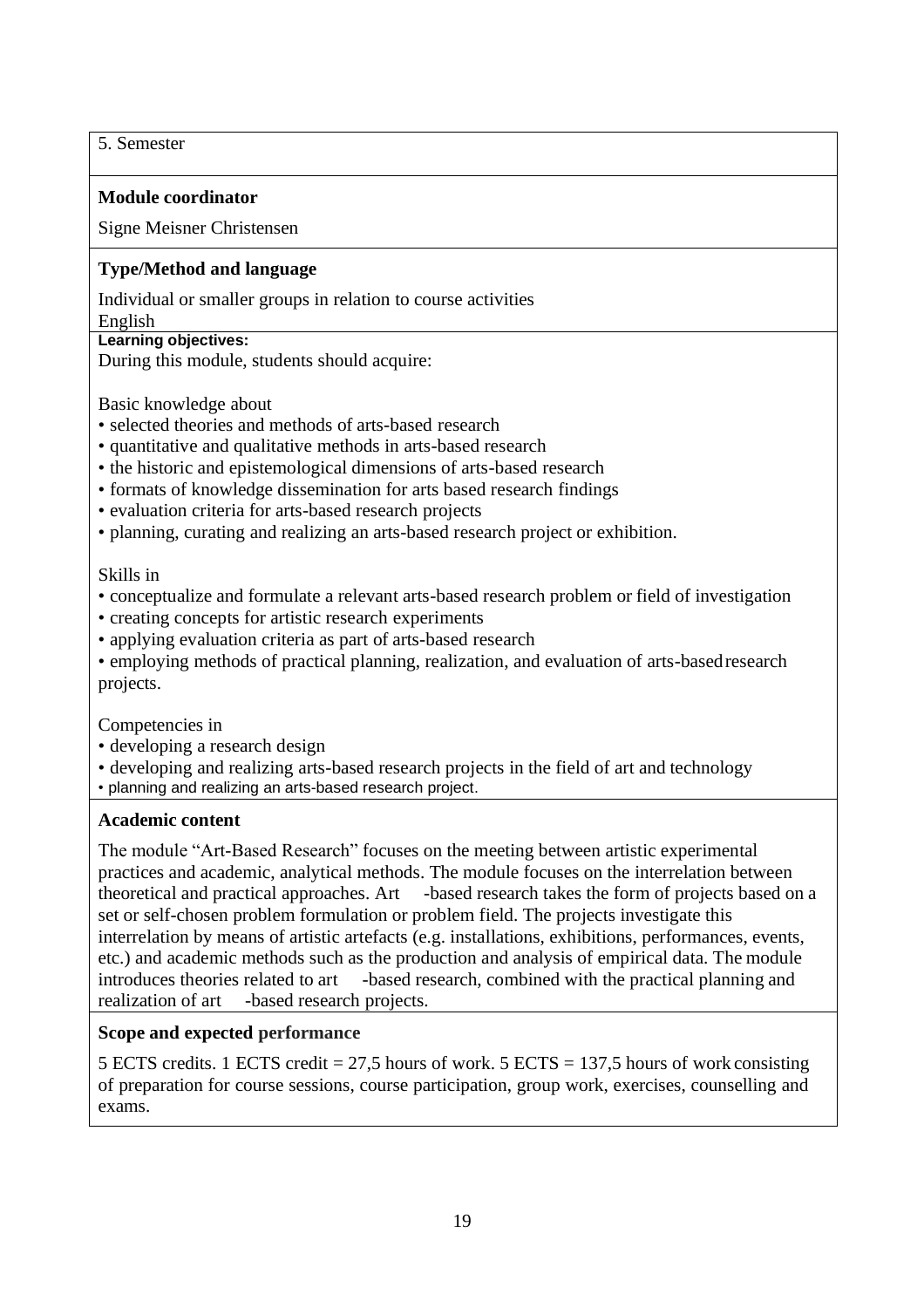### **Course: Art Based Research (M17)**

### **Course Sessions**

### **Lesson 1: What is art based research? (Lecture)**

Lecturer: Signe Meisner Christensen

The lecture will present and discuss various theoretical approaches to art-based research.

|                                                                                                                                                                                           | Pri. lit. | Sec.    | Dig.   |
|-------------------------------------------------------------------------------------------------------------------------------------------------------------------------------------------|-----------|---------|--------|
|                                                                                                                                                                                           | no of     | lit. no | upload |
|                                                                                                                                                                                           | p.        | of p.   |        |
| Borgsdorff, H. (2012) "The Debate on Research in the<br>Arts", in The Conflict of the Faculties, Perspectives in<br>Artistic Research and Academia, Leiden University Press,<br>pp. 28-56 | 28        |         | 28     |
| Holert, T. (2011) "Artistic Research. Anatomy of an<br>Ascent" in Texte zur Kunst, Iss. 82 pp. 38-63                                                                                      |           |         | 15     |

## **Lesson 2: Art and Knowledge** (Lecture)

Lecturer: Signe Meisner Christensen

The lecture will present and discuss the epistemological and institutional contexts for art based research.

|                                                     | Pri. lit. | Sec.    | Dig.   |
|-----------------------------------------------------|-----------|---------|--------|
|                                                     | no of     | lit. no | upload |
|                                                     | p.        | of p.   |        |
|                                                     |           |         |        |
| Sullivan, Graeme (2010). "Art Practice as           | 25        |         | 25     |
| Research" in Art Practice as Research - Inquiry in  |           |         |        |
| <i>Visual Arts, Sage, Thousand Oaks, pp. 95-120</i> |           |         |        |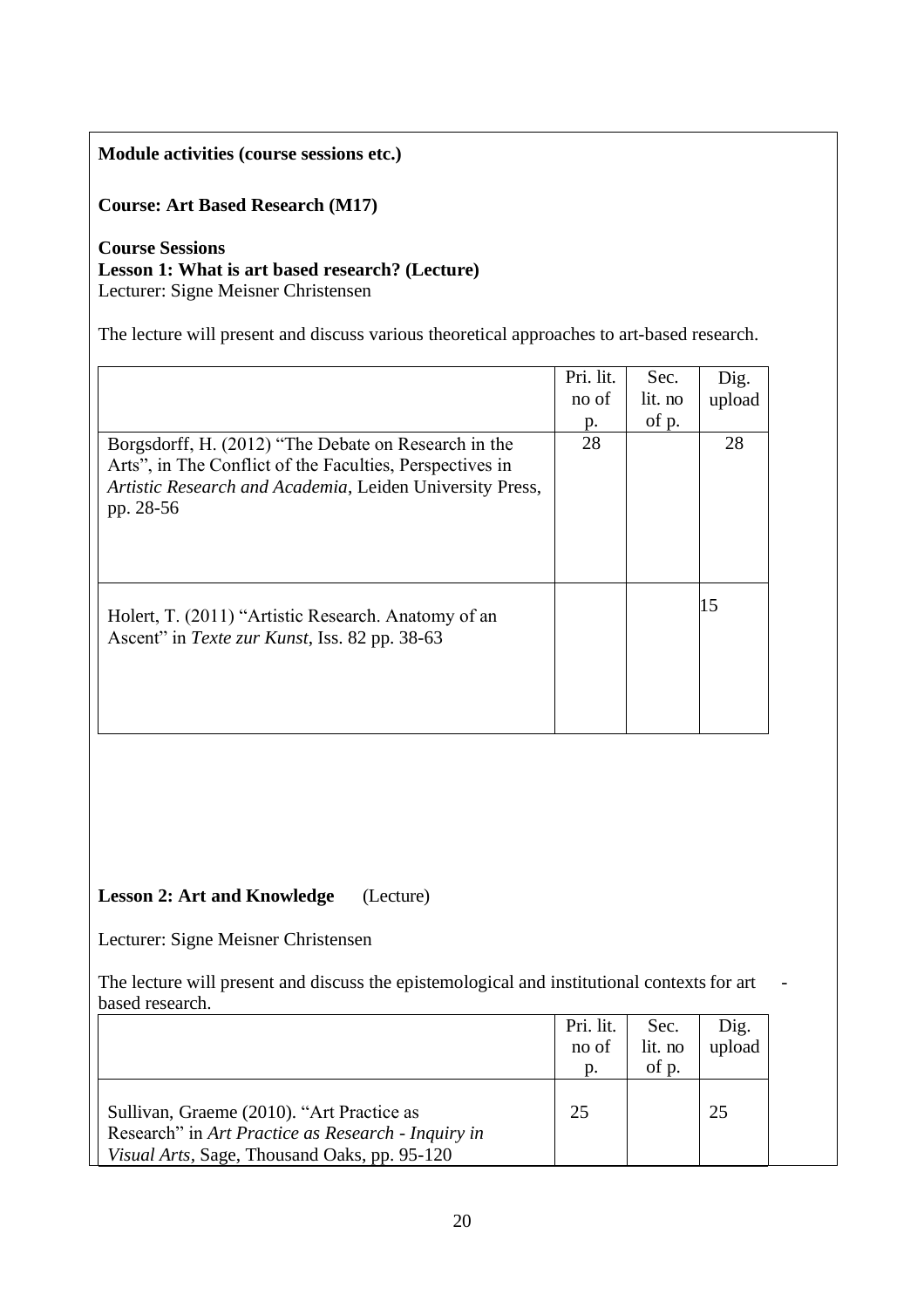| Eisner, E. (2008) "Art & Knowledge" in Handbook of the   |                   |  |
|----------------------------------------------------------|-------------------|--|
| Arts in Qualitative Research, Perspectives,              | 9                 |  |
| Methodologies, Examples, and Issues, Sage, pp. 1-9       |                   |  |
| Danvers, J. (2006) "The Knowing Body: Art as an          |                   |  |
| Integrative System of Knowledge" in Art Education in a   | 14                |  |
| Postmodern World. Collected Essays, Tom Hardy and        |                   |  |
| John Steers (eds.), Intellect Books Ltd. pp. 77-90       |                   |  |
| Maharaj, S. (2009) "Know-How and No-How: Stopgap         |                   |  |
| Notes on 'Method' in Visual Art as Knowledge             | 11                |  |
| Production," Art and Research, A Journal of Ideas,       |                   |  |
| Contexts, and Methods 2, no. 2, pp. 1-11                 |                   |  |
| http://www.artandresearch.org.uk/v2n2/maharaj.html       |                   |  |
|                                                          |                   |  |
|                                                          |                   |  |
|                                                          |                   |  |
| <b>Lesson 3: The Performativity of Artistic Research</b> | <b>Workshop</b> ) |  |

Lecturer: Signe Meisner Christensen

What does it mean that artistic research is performative? This workshop investigates the concept of performativity and what that entails for artistic research. Performative here does not merely refer in a narrow sense to performance art, even if it also applies here. It may be argued that artistic practice - as a form of research - is inherently performative in the sense that it acts and generates new possibilities and realities. The workshop will involve students in practical exercises that expose the performative nature of art as action.

|                                                           | Pri. lit. | Sec.    | Dig.   |
|-----------------------------------------------------------|-----------|---------|--------|
|                                                           | no of     | lit. no | upload |
|                                                           | p.        | of p.   |        |
| Hantelmann, D. (2010) How to do Things with Art: What     | 45        |         | 45     |
| Performativity Means in Art, Zürich, JRP/Ringier pp. 128- |           |         |        |
| 173                                                       |           |         |        |

## **Lesson 4: Experimentality - working in the art laboratory (Workshop)**

Lecturer: Signe Meisner Christensen

This workshop will explore models of experimentation in between art, science and technology. During the past decade discussions of experimentation in art have become increasingly influenced by notions of artistic research. The workshop will take form as a series of guided exercises followed by reflections about how artistic experimentation can be articulated as a set of procedures for investigating the relations between humans, society and technology.

| procedures for investigating the relations between numalis, society and technology. |           |         |        |
|-------------------------------------------------------------------------------------|-----------|---------|--------|
|                                                                                     | Pri. lit. | Sec.    | Dig.   |
|                                                                                     | no of     | lit. no | upload |
|                                                                                     |           | OI D.   |        |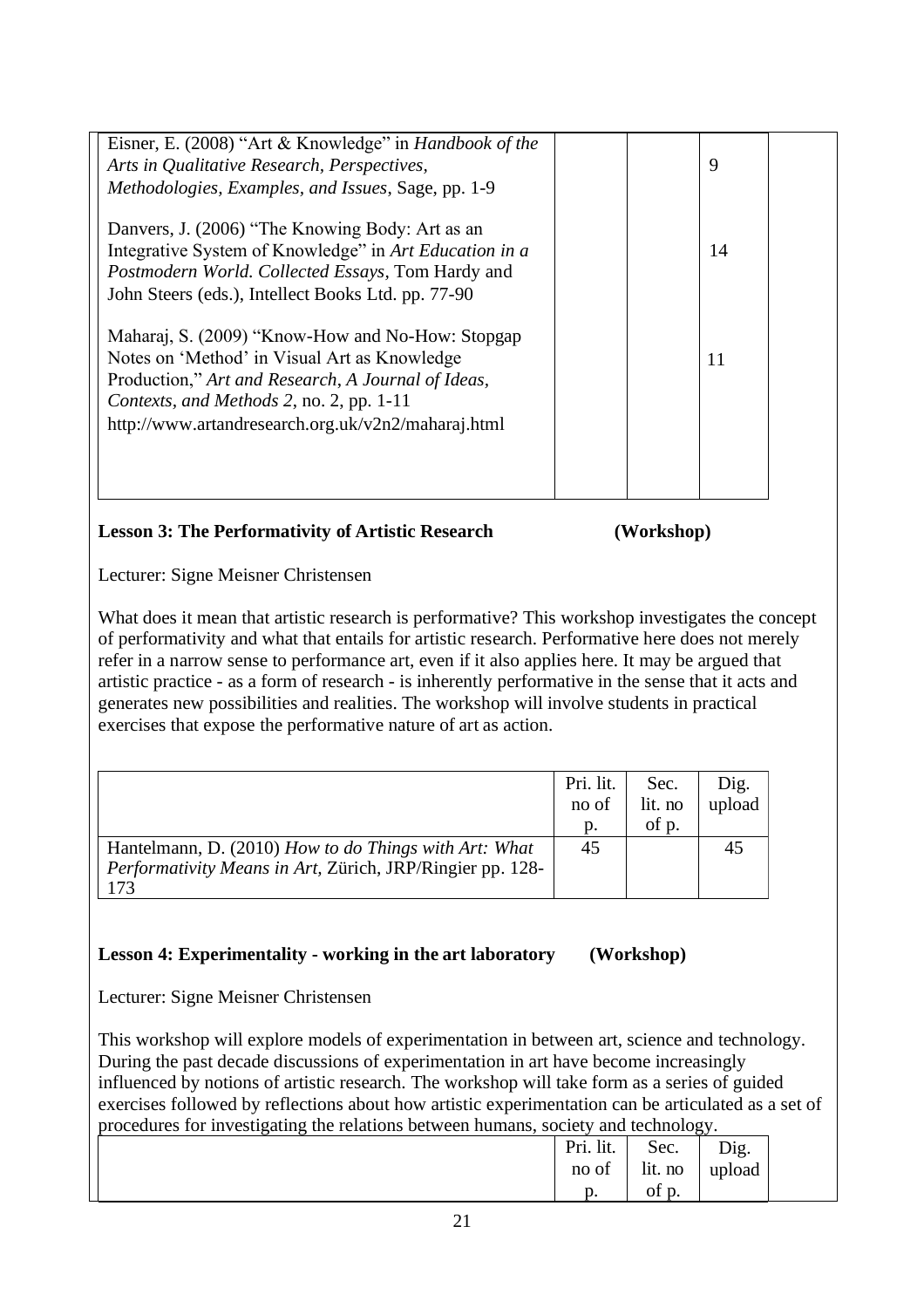| Pickering, A. (2016) "Art, Science and Experiment" in<br>Journal of Fine Art Research, $1(1)$ : 7, pp. 1-5                                         |  |  |
|----------------------------------------------------------------------------------------------------------------------------------------------------|--|--|
| Seppä, A. (2016) "Losing Hold of Experimenting" in.<br>Journal of Fine Art Research, $1(1)$ : 7, pp. 1–5,                                          |  |  |
| Gander, R. and Cotter, L. (2016) "Research as Play: A<br>Dialogue with Ryan Gander". Journal of Fine Art<br><i>Research</i> , $2(1)$ : 5, pp. 1–5, |  |  |

**Lesson 5: The Primacy of Method in Artistic Research (Lecture)** Lecturer: Signe Meisner Christensen

Method occupies a key role in post-disciplinary artistic practices and sometimes method is the very instigator of an art work. This lecture will discuss the eclectic use of method in contemporary artistic practices and ask what it means for artists' methods that art is situated and embodied into specific contexts and scenes of experience.

|                                                                                                                                                                                                           | Pri. lit. | Sec.    | Dig.   |
|-----------------------------------------------------------------------------------------------------------------------------------------------------------------------------------------------------------|-----------|---------|--------|
|                                                                                                                                                                                                           | no of     | lit. no | upload |
|                                                                                                                                                                                                           | p.        | of p.   |        |
| Slager, H. (2009) "Art and Method" in Artists with PhDs.                                                                                                                                                  | 13        |         | 13     |
| On the New Doctoral Degree in Studio Art, Elkins, J. (ed.),<br>Washington, New Academia Publishing, pp. 57-70.                                                                                            |           |         |        |
|                                                                                                                                                                                                           |           |         |        |
| Michelkevičius, V. (2018) "The Methodological<br>Promiscuity of Artistic Research", in Mapping Artistic<br>Research: Towards Diagrammatic Knowing, Vilnius<br>Academy of Art Press, pp. 124-39.           | 15        |         | 15     |
| Marsh, J. (2019) "Site-integrity: a dynamic exchange<br>between site, artist, device and audience" in <i>Journal for</i><br>Artistic Research, 19<br>https://www.researchcatalogue.net/view/596787/597477 |           | 14      |        |
|                                                                                                                                                                                                           |           |         | 9      |

### **Lesson 6: Is Making a Robot Artistic Research? (Workshop)**

Lecturer: Signe Meisner Christensen

Taking its point of departure in the construction of a robotic prototype on the course Multimedia Programming, the workshop will set up a series of practical exercises that investigate "rudimentariness" as a concept for engaging with bio-interfaces - such as robotic making. The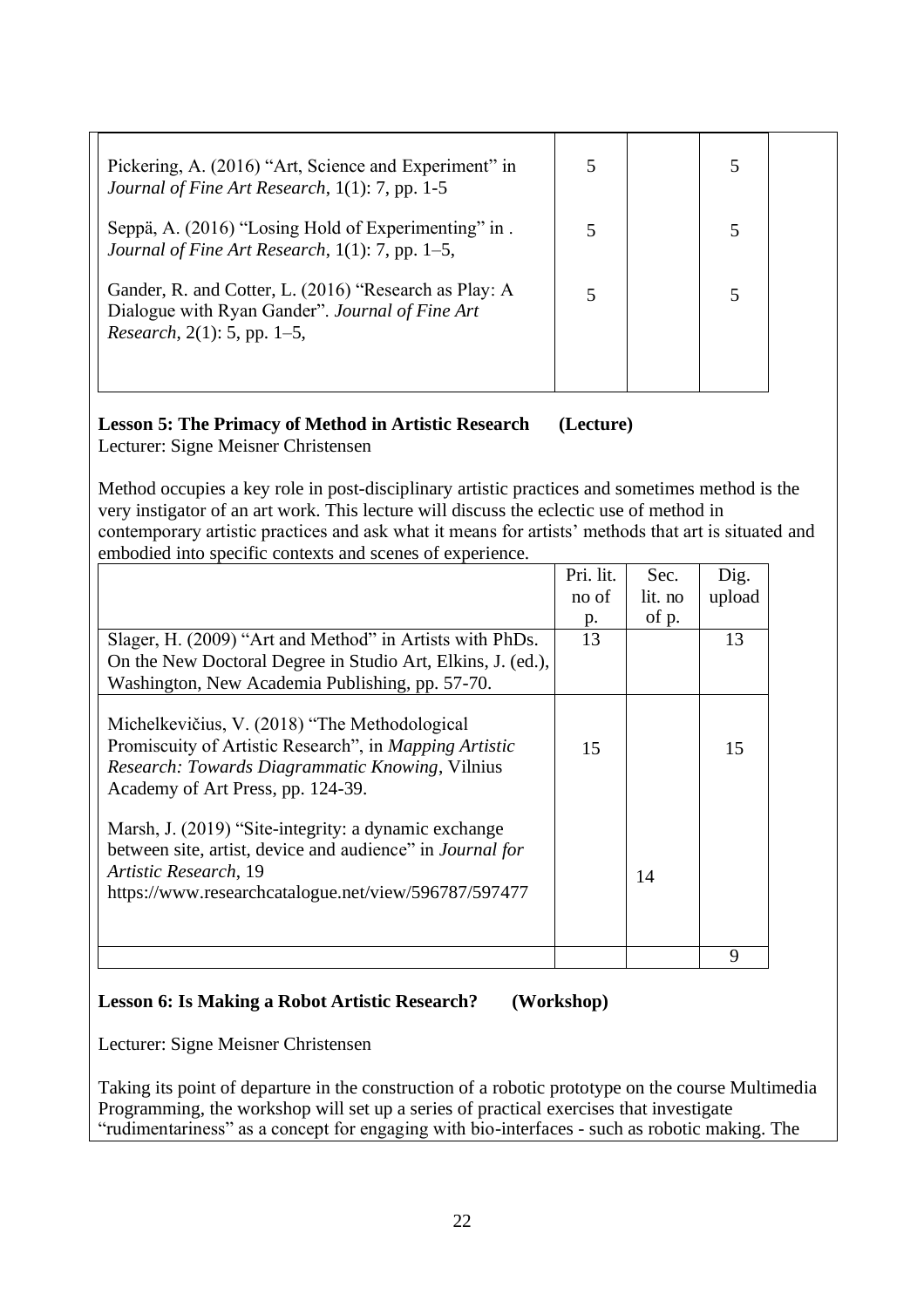robots and the process of constructing them will be turned into a test case for methodological reflection.

|                                                          | Pri. lit. | Sec.    | Dig.   |
|----------------------------------------------------------|-----------|---------|--------|
|                                                          | no of     | lit. no | upload |
|                                                          | p.        | of p.   |        |
| Anik Fournier (2017) "Rudimentariness: A Concept for     | 15        |         |        |
| Artistic Research", Journal of Artistic Research, pp. 12 |           |         |        |
| https://www.researchcatalogue.net/view/261526/262795     |           |         |        |

## **Lesson 7: Presentation as integral to artistic research (Workshop)**

Lecturer: Signe Meisner Christensen

When speaking about art-based research, curatorial issues are not secondary. Contrarily, they are often an integral dimension of the research process. This workshop experiments with exhibition installation and curatorial strategies as an integral part of the research design of an artistic investigation.

|                                                                                                        | Pri. lit.<br>no of<br>D. | Sec.<br>lit. no<br>of p. | Dig.<br>upload |
|--------------------------------------------------------------------------------------------------------|--------------------------|--------------------------|----------------|
| O'Neil, P. (2012) "Curating as a Medium of Artistic<br>Practice: The Convergence of Art and Curatorial | 32                       |                          | 32             |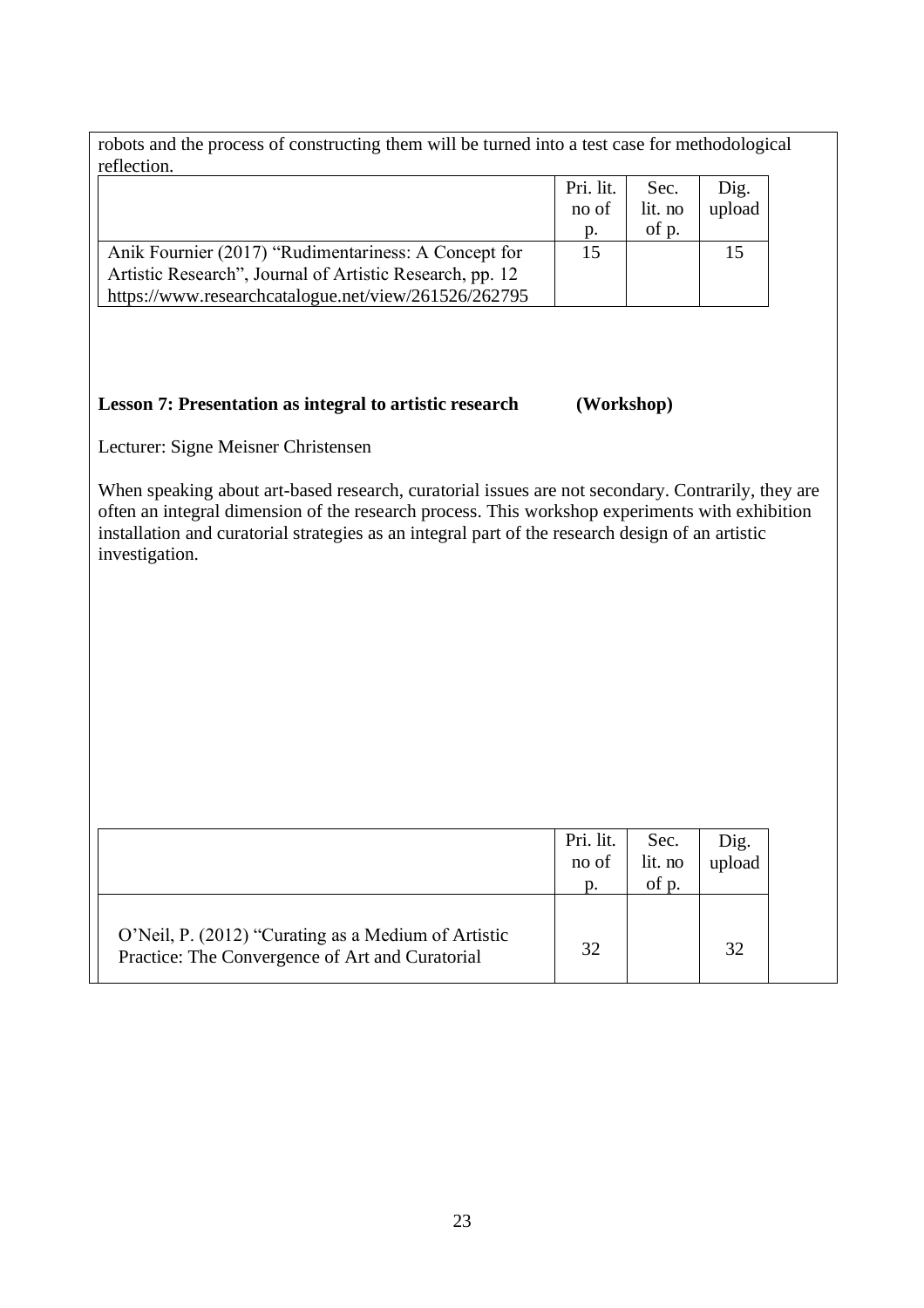| Practice since the 1990s" in The Culture of Curating<br>and the Curating of Culture(s), The MIT Press, pp. 87-<br>129. |  |  |
|------------------------------------------------------------------------------------------------------------------------|--|--|
| Obrist, H. U. (2016) "Conversation on Experimentality",<br>Journal of Fine Art Research, $1(1)$ : 3, pp. 1–8,          |  |  |

### **Lesson 8 and 9: (Seminar)**

Lecturer: Signe Meisner Christensen

Lessons 8 and 9 are seminars where the students present and discuss with the course deliverables their art-based research problem statement, their research designs and methods, their theoretical bearing and their expected outcomes.

|                                                          | Pri. lit. | Sec.    | Dig.   |  |
|----------------------------------------------------------|-----------|---------|--------|--|
|                                                          | no of     | lit. no | upload |  |
|                                                          | p.        | of p.   |        |  |
| Henk Borgdorff (2012) "Ingredients for the Assessment of |           |         |        |  |
| Artistic Research" in The Conflict of the Faculties,     | 14        |         | 14     |  |
| Perspectives on Artistic Research and Academia, Leiden   |           |         |        |  |
| University Press, pp. 200-214                            |           |         |        |  |
|                                                          |           |         |        |  |
|                                                          |           |         |        |  |
| Biggs; Karlson (2011) "Evaluating Quality in Artistic    |           |         |        |  |
| Research" in Biggs; Karlson (eds) Routledge Companion    |           |         | 22     |  |
| to Research in the Arts. Routledge: London, New York     |           |         |        |  |
|                                                          |           |         |        |  |
|                                                          |           |         |        |  |

### **Examination**

Oral exam Form of examination: a)

Oral group-based exam.

Duration of oral exam: 20 min per student including grading and assessment. Max 1 hour per group.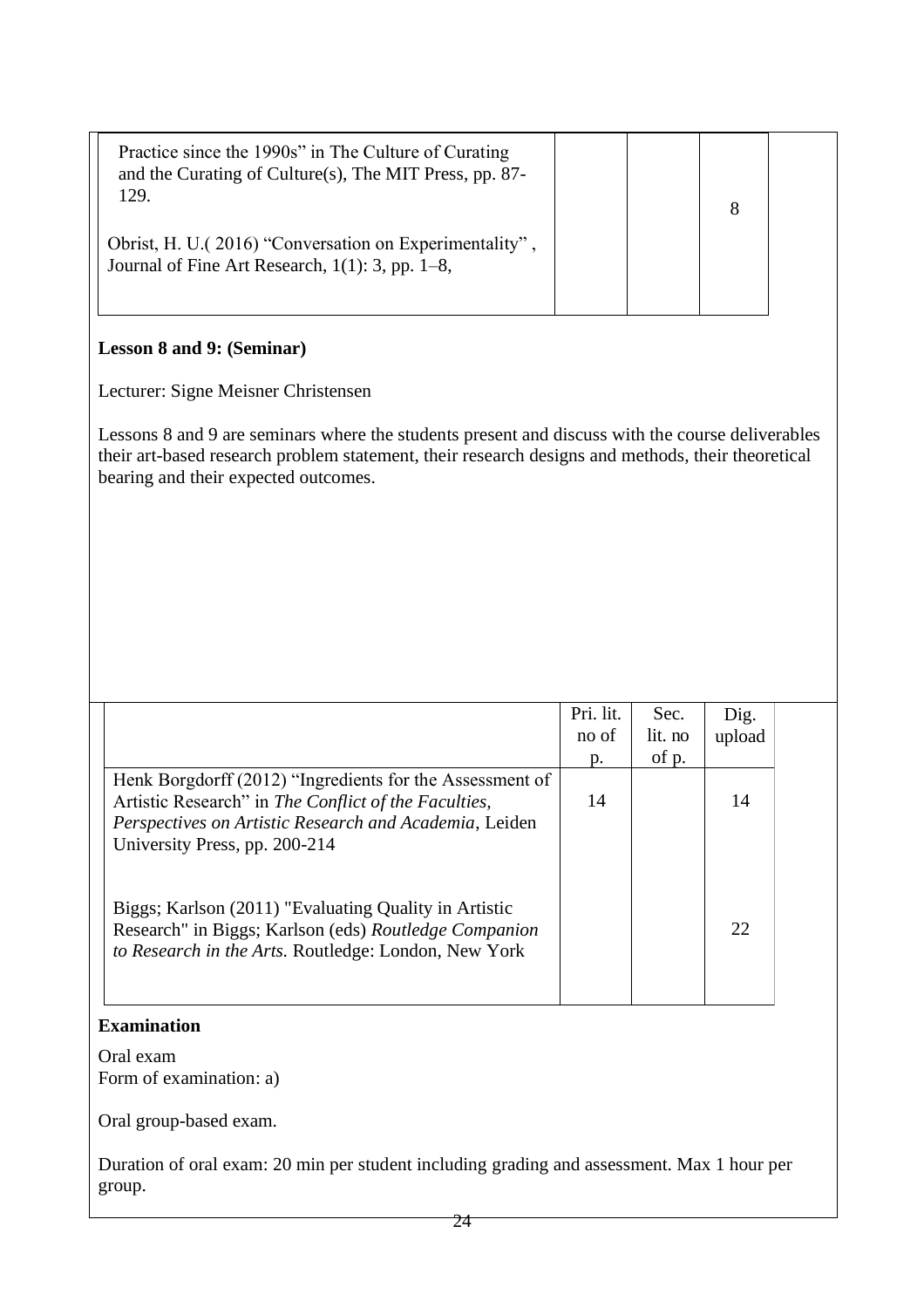**Evaluation**: Graded. Credits: 5 ECTS

The examination should demonstrate that the student has fulfilled the objectives outlined above.

## **Module description (description of each module)**

## **Module title, ECTS credits**

Multimedia Programming (Elective) (M18) 5 ECTS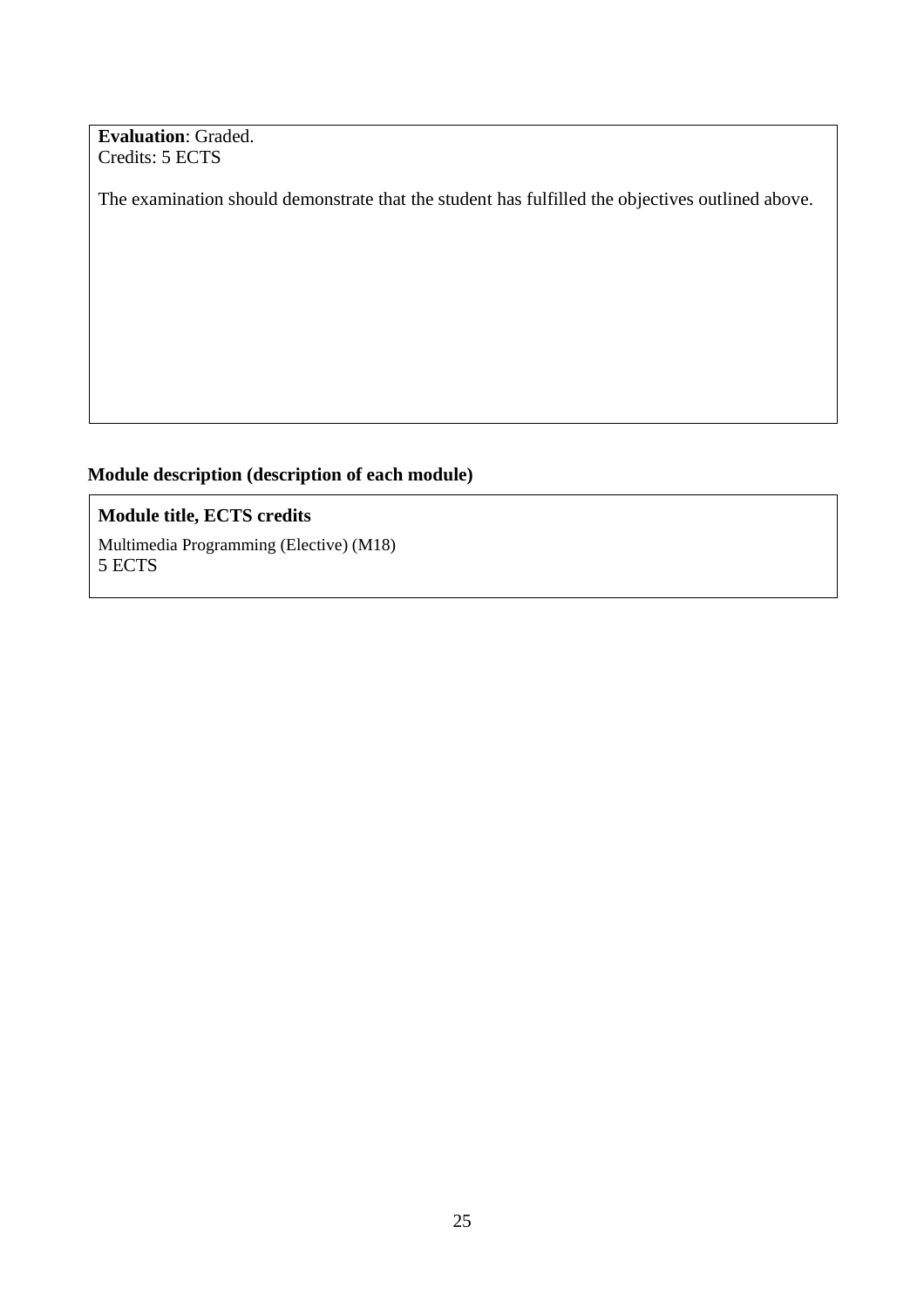## **Location**

5. Semester

## **Module coordinator**

Markus Löchtefeld

## **Type/Method and language**

Individual or small groups English

## **Learning objectives:**

During this module, students should acquire:

Basic knowledge about

• advanced topics of software development and algorithms relevant to the design and implementation of multimedia software applications (these can include software design patterns, programming mobile devices and embedded systems, robots and robotic motion, network programming, and machine learning).

Skills in

• applying a variety of intermediate and advanced programming techniques and methods in the construction of effective and efficient multimedia software applications

• applying advanced programming techniques in combination with artistic and perceptual theories.

Competencies in

• analyzing multimedia engineering problems and select, apply and evaluate appropriate technologies in developing successful solutions

• applying quantitative analysis to evaluate multimedia solutions

• applying advanced concepts in multimedia programming and software engineering.

## **Academic content**

The goal of this module is to strengthen the student's capacity to develop advanced multimedia applications. Based on a significant amount of prior knowledge of programming, the module will advance the students capabilities to develop software and physical systems through more complex algorithms and programming techniques.

## **Scope and expected performance**

5 ECTS credits. 1 ECTS credit = 27,5 hours of work. 5 ECTS = 137,5 hours of work consisting of preparation for course sessions, course participation, group work, exercises, counselling and exams.

## **Module activities (course sessions etc.)**

The aim of this course is to introduce students to the theoretical and practical dimensions of robotic art. The course places equal emphasis on aesthetic and technical concerns so students may develop competencies in the creation of an aesthetically engaging robotic art works. Students learn how to design, program and execute a computer-controlled work of art using models such as random walks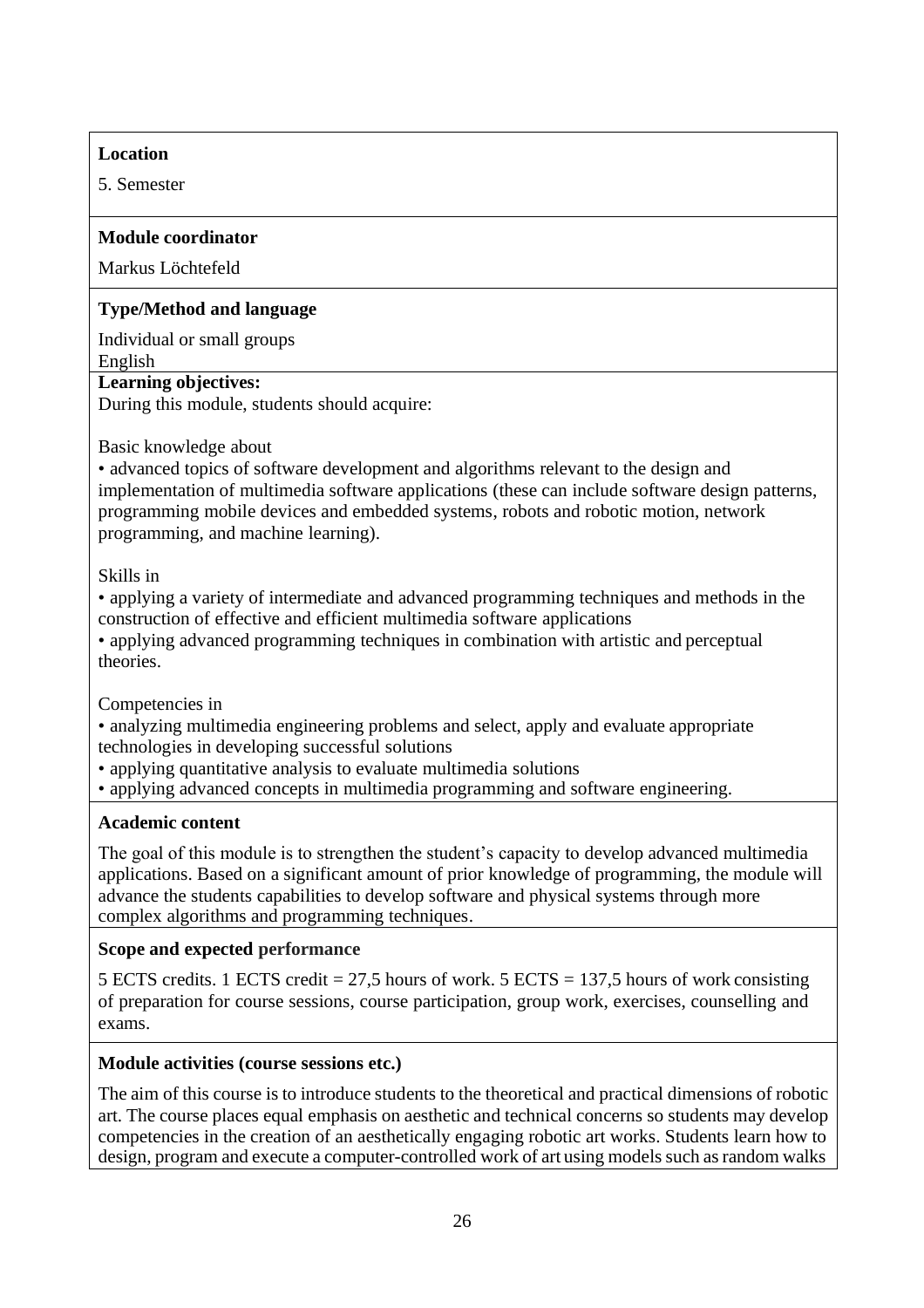and Markov chains and Flocking. Students also confront issues in planning, coordination, and control that arise when transitioning from computer simulation to the physical world. Students are required to develop and experiment with robotic prototypes they will construct themselves. Prior experience in imperative and object-oriented programming (e.g., C++ or Processing) is required. As part of the course the students will have to complete a group-based mini-project incorporating a research project using computer-controlled robotics. The mini-project must be accompanied by a written report and oral presentation summarizing the project, method, approach, and conclusions (3 pages maximum).

### **Lesson 1: Foundations of Robotic Art** (Lecture)

Lecturer: Elizabeth Jochum

Introduction to the origins and development of robotic art from 20th century-present. This lecture provides an introduction and overview of robotic art from kinetic sculpture to contemporary robotic art.

### **Literature**

|                                                             | Pri. lit. | Sec. lit. | Dig.   |
|-------------------------------------------------------------|-----------|-----------|--------|
|                                                             | no of p.  | no of p.  | upload |
| "History of Robotic Art" (Eduardo Kac)                      |           |           | Yes    |
| Into the Soft Machine (Chico MacMurtrie) in Robots and Art. | 22        |           | Yes    |
| Springer (2016) pp. 339-361)                                |           |           |        |
| Robotic Creatures: Anthropomorphism and Interaction in      |           |           | Yes    |
| Contemporary Art (Ghedini; Bergamasco)                      |           |           |        |

# **Lesson 2: Expressive Motion - Theories & Approaches (**Lecture)

Lecturer: Elizabeth Jochum

This course explores concepts of expressive motion, and introduces students to creative approaches for designing expressive movement for robots. What is kinesics? Is imitation and mimesis the only way to design expressive behavior. How can flocking and swarming algorithms? What do these behaviors and motions indicate about narrative? What narrative, interactive, or dramaturgical potential can we tap into using these external physical behaviors? This lecture considers the use of flocking and swarming algorithms in robotic art installations.

### **Literature**

|                                                               | Pri. lit. | Sec. lit. | Dig.   |
|---------------------------------------------------------------|-----------|-----------|--------|
|                                                               | no of p.  | no of p.  | upload |
| "Designing Robots with Motion in Mind" (Hoffman and Ju)       | 32        |           | Yes    |
| "Make Robot Motions Natural" (Amy Laviers)                    | 2         |           | Yes    |
| The Helpless Soft Robot - Stimulating Human Collaboration     | 6         |           | Yes    |
| Through Robotic Movement                                      |           |           |        |
| Milthers, A. D. B., Bjerre Hammer, A., Jung Johansen, J.,     |           |           |        |
| Jensen, L. G., Jochum, E. A. & Löchtefeld, M., 2019, 2019 CHI |           |           |        |
| Conference on Human Factors in Computing Systems. (CHI EA     |           |           |        |
| $'19$ ).                                                      |           |           |        |
|                                                               |           |           |        |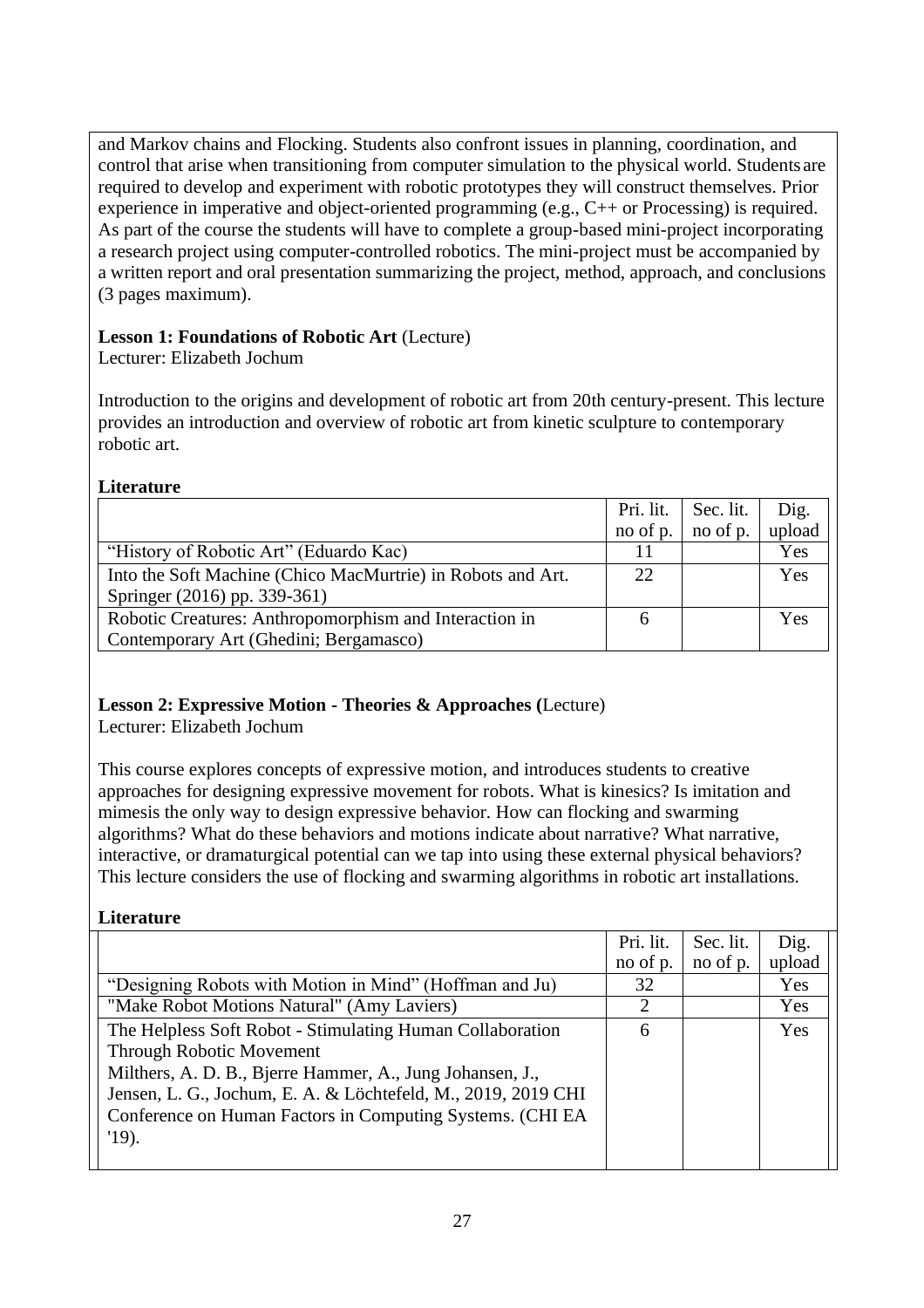| "An Experimental Study of Apparent Behavior" (Heider $\&$ |  |  |
|-----------------------------------------------------------|--|--|
| Simmel)                                                   |  |  |

### **Lesson 3: Expressive Motion: Programming I**

Lecture + Exercise Lecturer: Markus Löchtefeld

Introduction to the concepts of state machines, turtle walks and random walks as a means for executing basic motions as well as how to implement those using the Processing programming language.

#### **Literature**

|                                                             | Pri. lit.     | Sec. lit. | Dig.           |
|-------------------------------------------------------------|---------------|-----------|----------------|
|                                                             | no of         | no of p.  | upload         |
|                                                             | p.            |           |                |
| Random walk - Wikipedia,                                    |               |           | Yes            |
| https://en.wikipedia.org/wiki/Random_walk                   |               |           |                |
| Abelson, H. and diSessa, A. A. (1980). Turtle Geometry: The | 3             |           | Yes            |
| Computer as a Medium for Exploring Mathematics. MIT Press.  |               |           |                |
| Pearson, K. (1905). The problem of the random walk. Nature, | $\mathcal{R}$ |           | No             |
| 72:294, 318, 342.                                           |               |           |                |
| Braitenberg, V. (1984). Vehicles: Experiments in Synthetic  |               | 3         | N <sub>0</sub> |
| Psychology. MIT Press.                                      |               |           |                |

### **Lesson 4: Language of Motion - Programming II**

Lecture + Exercise

Lecturer: Markus Löchtefeld

Composing simple motions with state transition networks (Markov chains). Non-functional animations and simulated interactions. Furthermore, basic concepts of Flocking will be introduced.

### **Literature**

|                                                                   |   | Pri. lit. $\vert$ Sec. lit. $\vert$ | Dig.   |
|-------------------------------------------------------------------|---|-------------------------------------|--------|
|                                                                   |   | no of p. $\vert$ no of p.           | upload |
| Powell, V. (2014). Markov chains. -                               |   |                                     | Yes    |
| http://setosa.io/blog/2014/07/26/markov-chains/index.html         |   |                                     |        |
| Reynolds, C. W. (1987). Flocks, herds, and schools: A distributed | 6 |                                     | Yes    |
| behavioral model. Computer Graphics, 21(4):25-34                  |   |                                     |        |

**Lesson 5+6+7: Soft-Robotics**

Workshop

Lecturer: Markus Löchtefeld & Elizabeth Jochum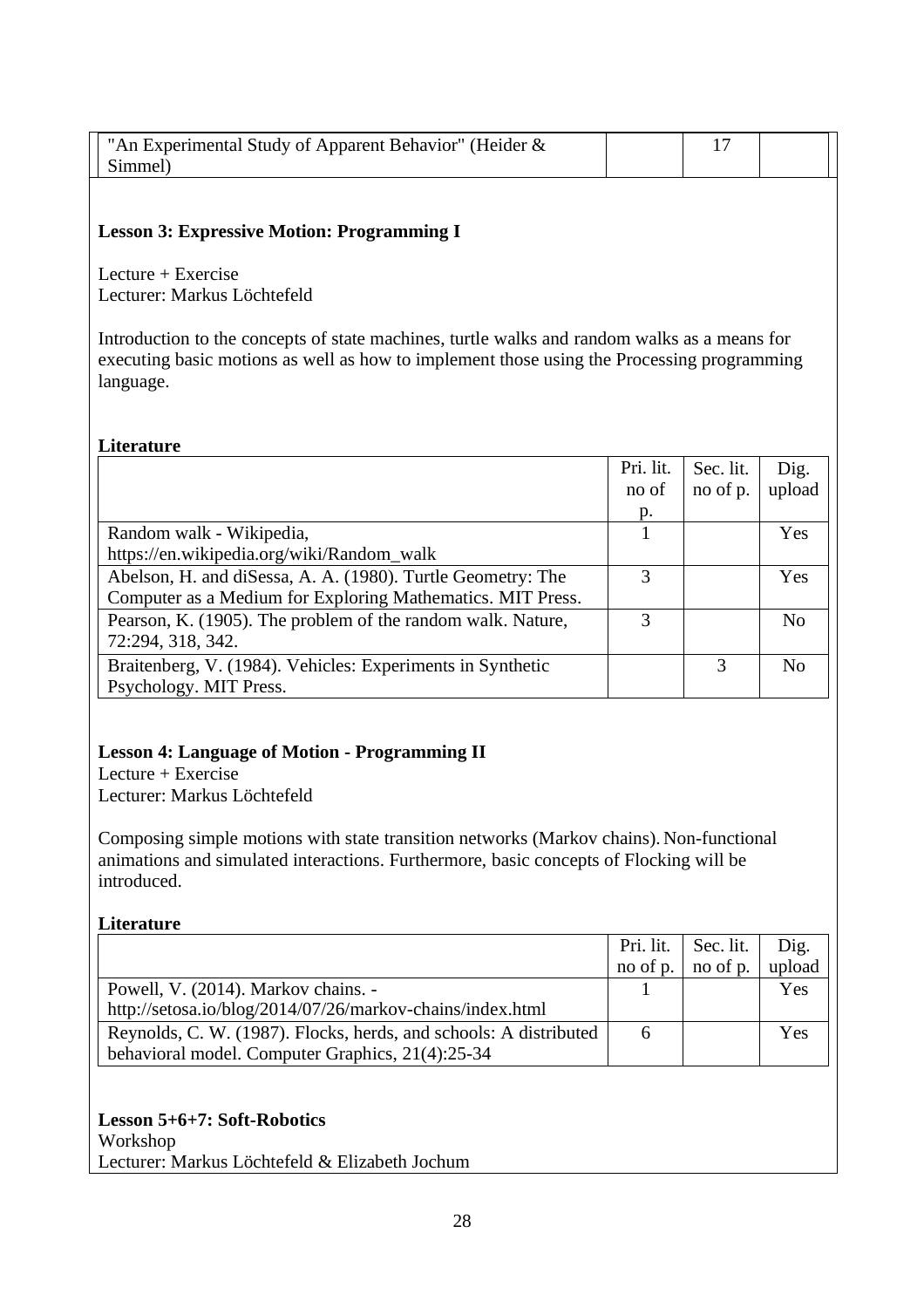Soft robots have the potential to change what we use robots for and challenge how we perceive them. Material scientists, roboticists, computer scientists and biologists are working together to challenge the motion of what a robot can be. Researchers are trying to build sustainable robots of materials that perish after they have completed their task. Students will explore the artistic aspects of soft robots as relational and processual objects through hands-on techniques. The workshop explores not what softness is, but what softness can do.

### **Literature**

|                                                                  | Pri. lit. | Sec. lit. | Dig.           |
|------------------------------------------------------------------|-----------|-----------|----------------|
|                                                                  | no of p.  | no of p.  | upload         |
| Rus, Daniela, and Michael T. Tolley. "Design, fabrication and    | 23        |           | <b>Yes</b>     |
| control of soft robots." Nature 521.7553 (2015): 467.            |           |           |                |
| Jørgensen, Jonas. "Interaction with Soft Robotic Tentacles."     |           |           | N <sub>0</sub> |
| Companion of the 2018 ACM/IEEE International Conference on       |           |           |                |
| Human-Robot Interaction. ACM, 2018.                              |           |           |                |
| Laschi, Cecilia, et al. "Soft Robotics: Trends, Applications and |           | 15        | <b>Yes</b>     |
| Challenges." (2016).                                             |           |           |                |

## **Lesson 8: Conducting HRI Research With Soft Robots**

Lecturer: Elizabeth Jochum

### **Literature**

|                                                                                                           | Pri. lit. | Sec. lit. | Dig.           |
|-----------------------------------------------------------------------------------------------------------|-----------|-----------|----------------|
|                                                                                                           | no of p.  | no of p.  | upload         |
| Bartneck, C., Belpaeme, T., Eyssel, F., Kanda, T., Keijsers, M.,                                          | 45        |           | Yes            |
| & Sabanovic, S. (2020). Human-Robot Interaction $-An$                                                     |           |           |                |
| <i>Introduction.</i> Cambridge: Cambridge University Press. Ch 2<br>"What is HRI" & Ch 9 Research Methods |           |           |                |
| Jørgensen, Jonas. "Appeal and Perceived Naturalness of a Soft                                             | 2         |           | Yes            |
| Robotic Tentacle." Companion of the 2018 ACM/IEEE                                                         |           |           |                |
| International Conference on Human-Robot Interaction. ACM,                                                 |           |           |                |
| 2018.                                                                                                     |           |           |                |
| Portney, L.; Watkins, M. (2014) Foundations of Clinical                                                   | 20        |           | N <sub>o</sub> |
| Research: applications to Practice. Ch 13: "Exploratory                                                   |           |           |                |
| Research: Observational Designs.                                                                          |           |           |                |
| Anna Dagmar Bille Milthers, Anne Bjerre Hammer, Jonathan                                                  | 6         |           | Yes            |
| Jung Johansen, Lasse Goul Jensen, Elizabeth Ann Jochum and                                                |           |           |                |
| Markus Löchtefeld. 2019. The Helpless Soft Robot - Stimulating                                            |           |           |                |
| Human Collaboration through Robotic Movement. CHI EA '19.                                                 |           |           |                |
| ACM, New York, NY, USA                                                                                    |           |           |                |

### **Lesson 9: Project Pitches & Feedback**

Lecturer: Elizabeth Jochum & Markus Löchtefeld & Jonas Jørgensen